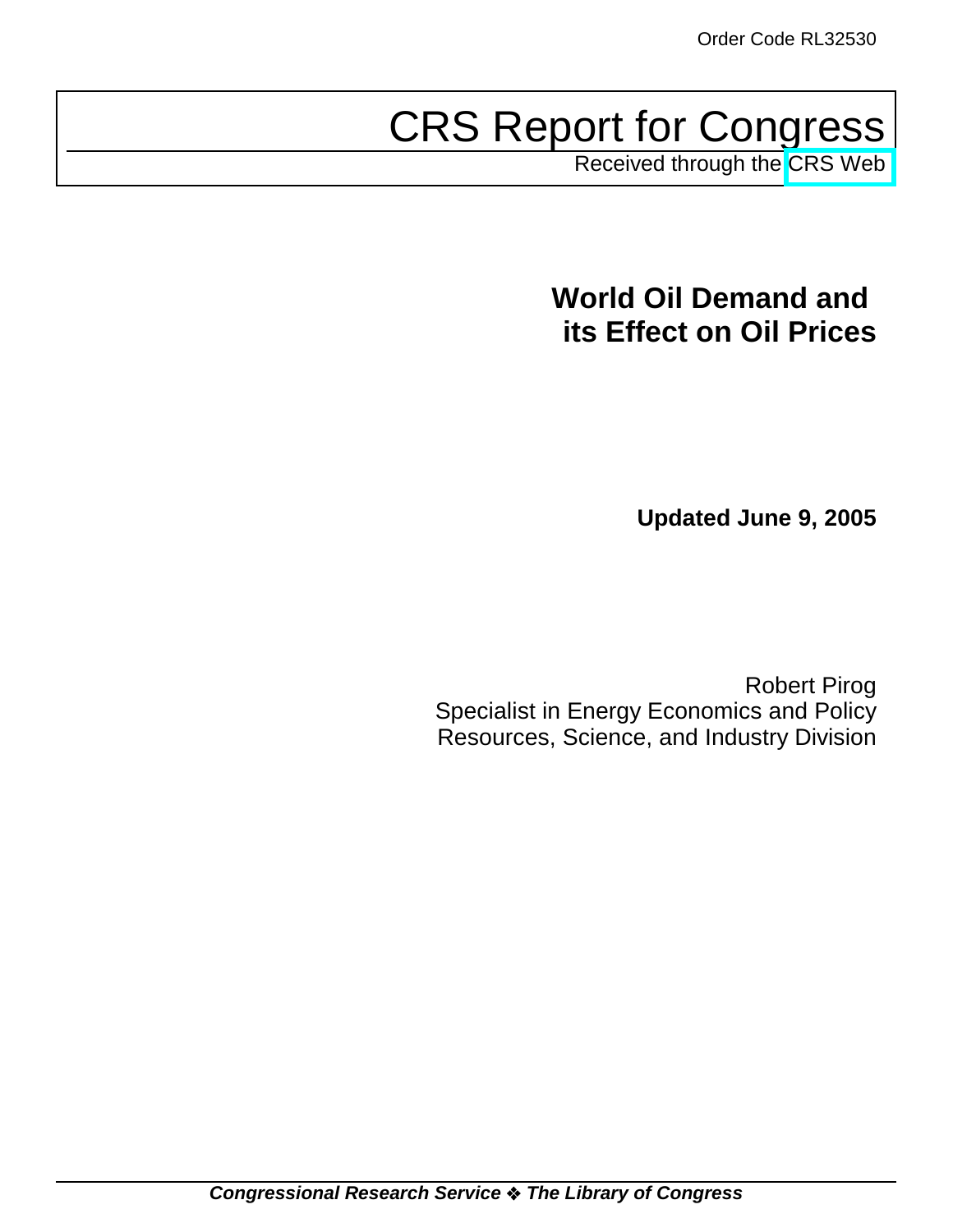# World Oil Demand and the Effect on Oil Prices

#### **Summary**

The price of oil began rising in October 2003 and reached record levels in 2004 and again in 2005. As a result of these price increases, consumers' budgets have been under pressure, business costs have risen, and oil producers' profits have increased. The  $109<sup>th</sup>$  Congress is considering broad energy legislation (H.R. 6), that addresses conditions in the oil and petroleum products markets.

A long term explanatory factor for increasing oil prices could be the decline of the world reserve base. The reserves to production ratio is the measure which indicates the world's ability to maintain current production, based on proved reserves. Over the past decade there has been little change in the reserve to production ratio, suggesting that, at least for now, long term forces are not driving up the price of oil.

A wide variety of cyclic and short term factors have converged in such a way that the growth of demand has been unexpectedly high causing upward pressure on oil prices. Those factors which have been identified as contributing to the high price of oil include the resumption of relatively rapid growth rates of gross domestic product in many countries around the world, a declining value of the U.S. dollar, gasoline prices, the changing structure of the oil industry, OPEC policies, and the persistently low levels of U.S. crude oil and gasoline inventories.

 Expectations concerning future market conditions are quickly embodied in oil prices formed in futures markets like the New York Mercantile Exchange. The fear of terrorism and war, uncertainty concerning the relationship between the Russian government and the oil company Yukos, and other political factors are quickly reflected in price along with real political unrest like that experienced by oil producing Venezuela and Nigeria. Speculative buying and selling might also affect prices as financial traders adjust their investment portfolios to reflect expected market conditions.

Demand patterns for world oil and oil products show significant diversity by country, region, and product groupings. As a result of this diversity it is not possible to attach blame for the current level of price to any one nation, region, or product segment. The view that the oil market is international in scope and tightly interrelated is enhanced by the demand data.

As a result of the integrated nature of the world oil market it is unlikely that any one nation acting on its own can implement policies that isolate its market from broader price behavior. As new major oil importers, notably China, and potentially India, expand their demand, the oil market likely will have to expand production capacity. This promises to increase the world's dependence on the Persian Gulf members of the Organization of Petroleum Exporting Countries, especially Saudi Arabia, and maintain upward pressure on price.

This report will be updated.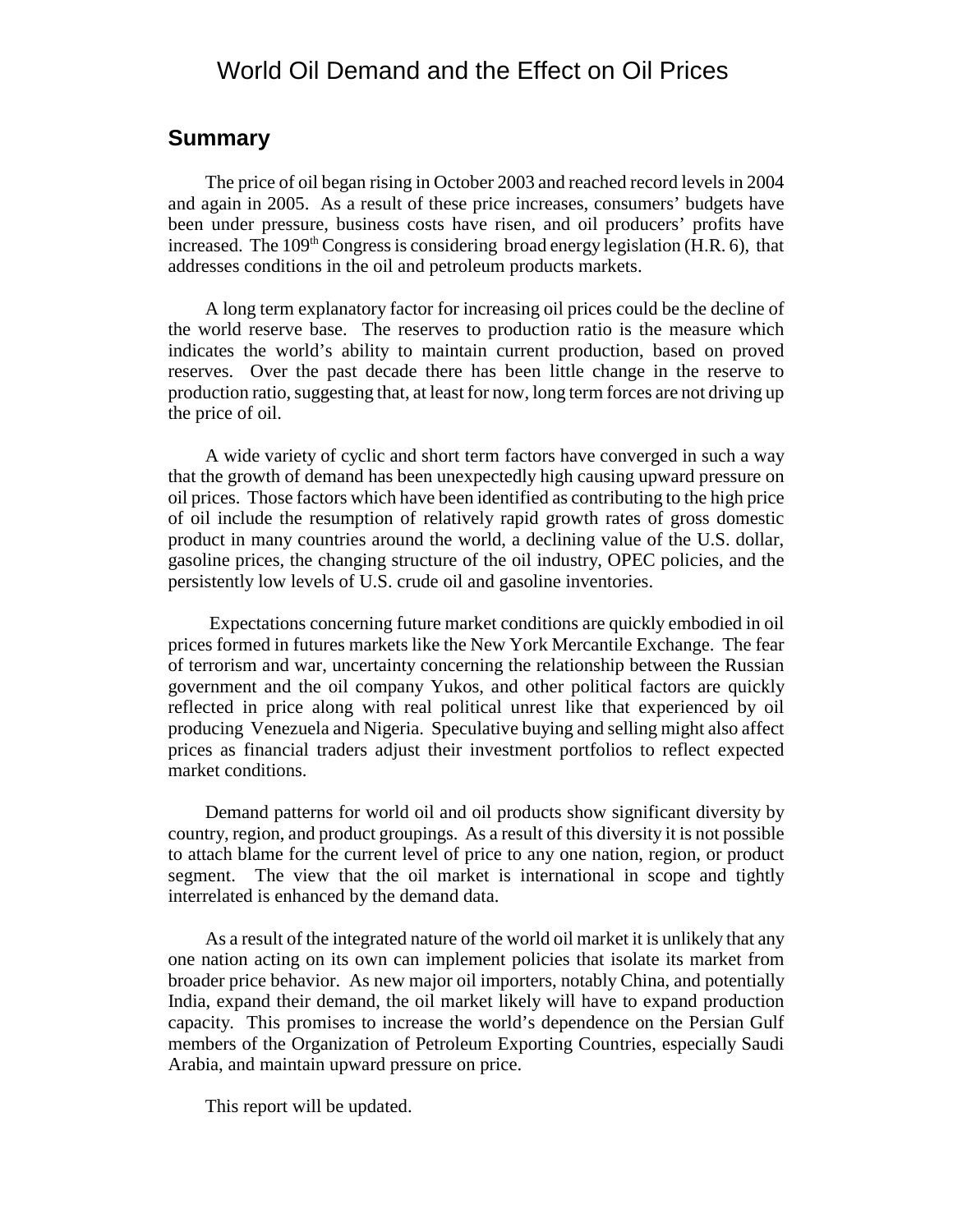# **Contents**

# **List of Figures**

|  | Figure 2. U.S. Spot Market Price for Reformulated Regular Gasoline,      |  |
|--|--------------------------------------------------------------------------|--|
|  |                                                                          |  |
|  | Figure 3. U.S. Crude Oil Stocks Excluding Strategic Petroleum Reserve 13 |  |

# **List of Tables**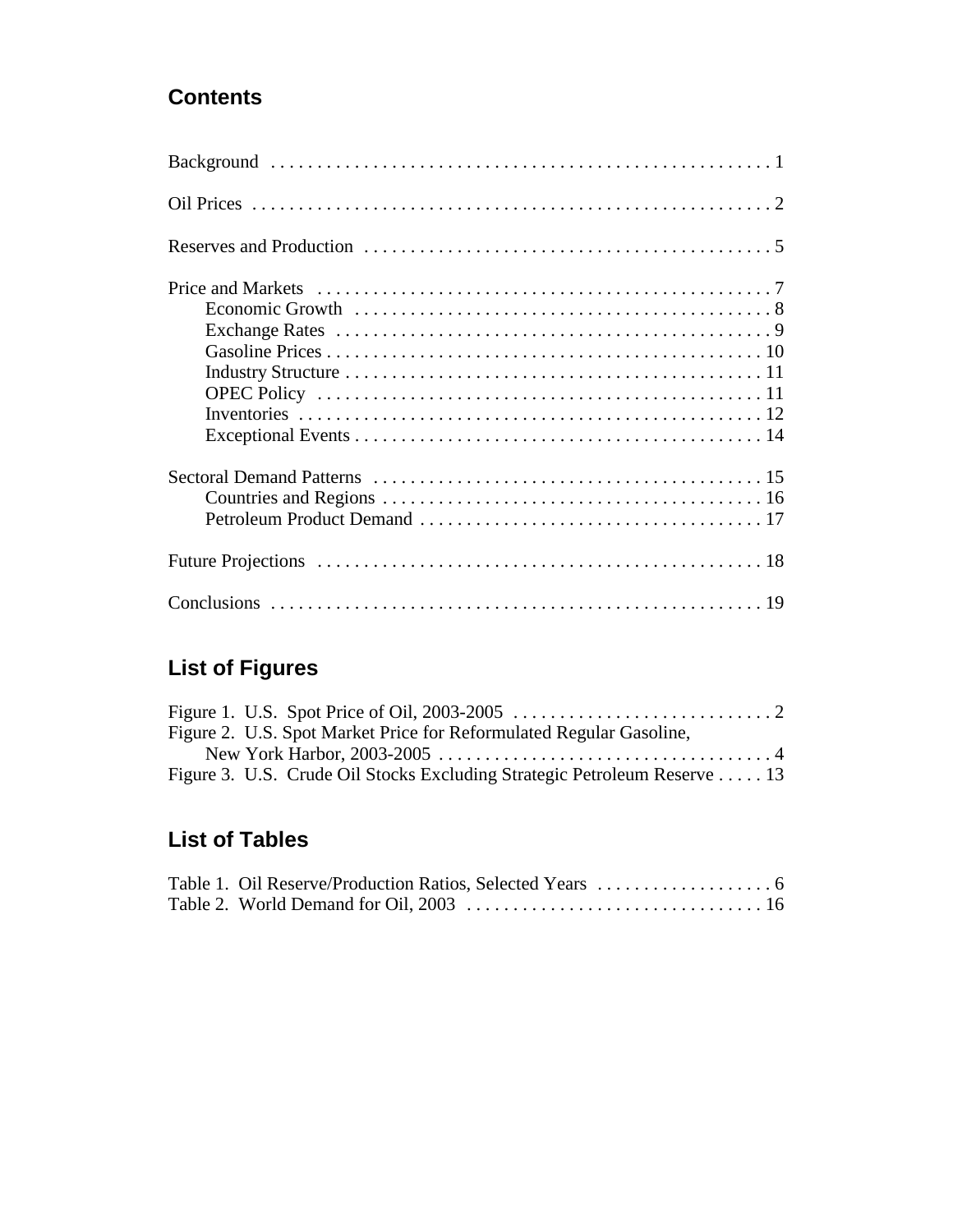# World Oil Demand and the Effect on Oil Prices

The world oil market was characterized by strong demand growth that began in 2003 and continued through 2004 and into 2005. As a result of this growth, and the resulting high prices, consumers' budgets were under pressure, the profits of energy producers were up, and consuming nations again had to face the economic and political costs of dependence on imported oil.

Appropriate policy responses to world oil market conditions may well depend on whether the factors that pushed the market to its current level are likely to be temporary or permanent. The lessons of past volatility in the oil market suggest that even transitory forces and market adjustments can yield not only changing prices, but changing patterns of consumption and production as well. Past performance also suggests that the expectation, or actuality, of a period of high prices or reduced availability of supply, can change economic incentives, as both consumers and producers adjust to the new perceived conditions.

This report analyzes the factors that have driven both demand and supply in the world oil market in the period 2003 through 2005. The report provides and analyzes basic information to inform debate on broad energy legislation (H.R. 6).

# **Background**

While the primary focus of this report is on conditions in the U. S. market, analyses should be carried out in the context of the larger world market. Few actions by consuming, or producing nations, can be properly evaluated independently of the world market. Oil is a fungible, international commodity whose ownership and ultimate destination is determined by market forces once it leaves the producing country. No country can effectively isolate itself from changes elsewhere in the market, nor is it likely that any nation can take actions that do not indirectly affect other nations.

Oil prices are linked, like those of other commodities, to the levels of economic activity in the industrial nations. Demand, both from consumers and industrial users, tends to pick up when growth rates of gross domestic product increase and slow down when those growth rates decline. As a result, oil prices tend to be volatile, at least partly due to variations in the business cycle.

While oil markets may behave like other commodity markets much of the time, the oil market does have unique features. First, few commodity markets have an institution like the Organization of Petroleum Exporting Countries (OPEC). Since its creation in 1960, OPEC has had a variable influence on the price of oil through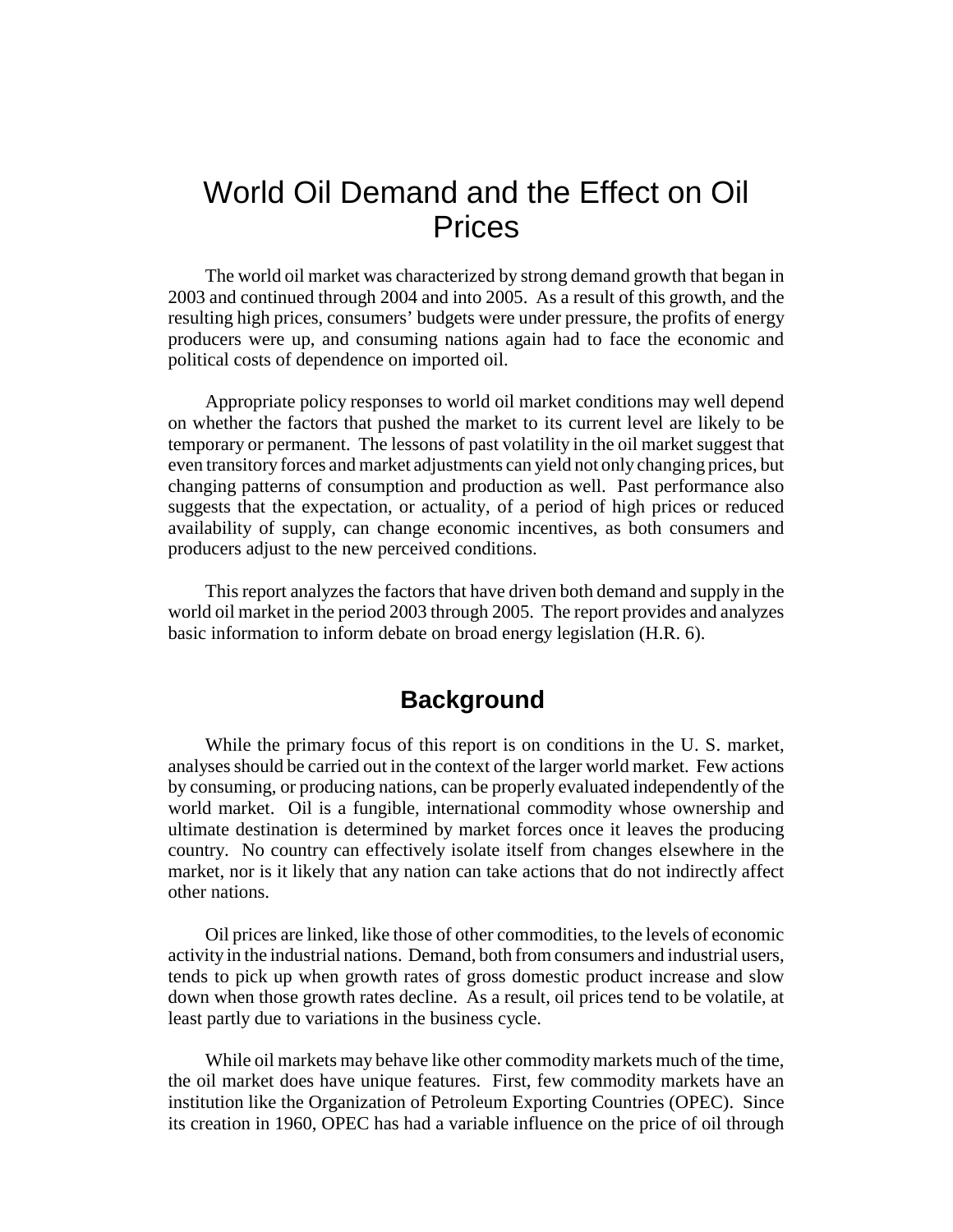its member nation quota system. Second, oil has been subject to supply disruption due to political instability as well as technical factors. Third, psychological or expectations effects, tied to real or perceived probabilities of market disruption, may lead to price volatility. Finally, world oil transactions are settled in U.S. dollars, which affects the value of the dollar in world currency markets, as well as the magnitude of international reserves held by petroleum importing and exporting nations around the world.

## **Oil Prices**

Spot market price data for West Texas Intermediate (WTI) at Cushing, Oklahoma, is shown in **Figure 1**. 1 During the time period covered in **Figure 1**, the OPEC price band for crude oil was at \$22 to \$28 per barrel. Accounting for quality and location differences between the OPEC reference crude (Saudi Arabian Light) and WTI, prices in the U.S. spot market during 2003 remained close to, or were above, the upper end of the OPEC price band. However, prices moderated for several months after the beginning of the Iraq War in March 2003.



**Figure 1. U.S. Spot Price of Oil, 2003-2005**

Price increases began in the late fall of 2003, and continued into 2004, reaching a yearly peak of over \$53 per barrel in October 2004. Although prices fell by \$10 per barrel by December 2004, they began to rise again in January 2005, and peaked again

<sup>&</sup>lt;sup>1</sup> Spot market prices are for current delivery of physical oil, in this case, WTI, at Cushing, Oklahoma.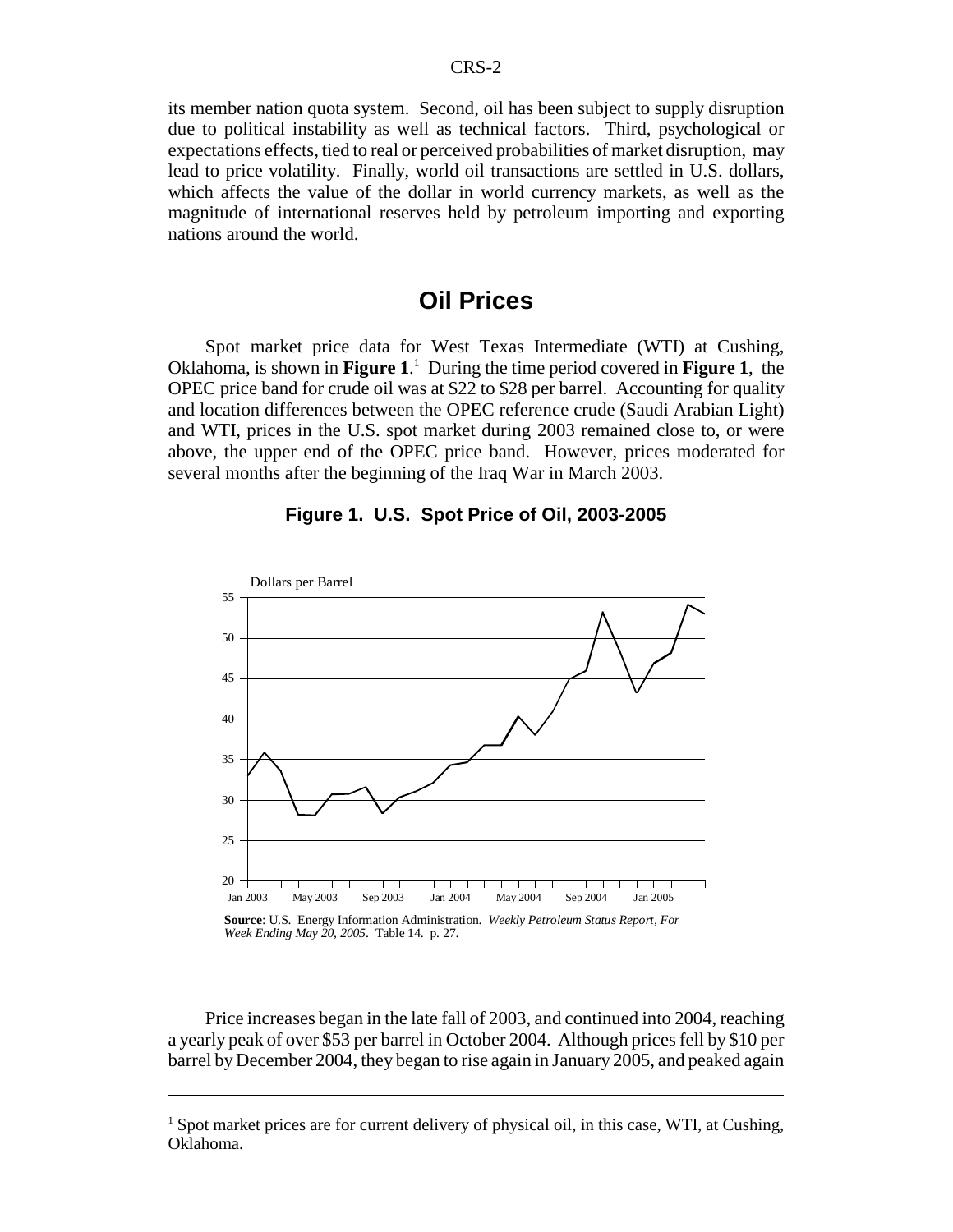at nearly \$53 per barrel in April 2005.<sup>2</sup> Some insight into future spot market prices might be gained by examining NYMEX futures market prices.<sup>3</sup> For example, in the five days before it terminated trading on July 20, 2004, the August 2004 contract on WTI at Cushing, Oklahoma was trading at over \$40 per barrel. As of July 23, 2004 the September and October WTI futures contracts continued to trade at over \$41 per barrel on the NYMEX.<sup>4</sup> On August 10, 2004 the NYMEX futures price for crude oil traded above \$45, a first in the history of the exchange. On the same day, the spot market price for WTI was at \$44.48.<sup>5</sup> These data accurately suggested that high crude oil prices were likely to continue for the remainder of 2004. By the end of May 2005, futures prices for the August 2005 contract were trading at nearly \$50 per barrel and the September 2005 contract was trading at \$50.41 per barrel. These prices suggest that, while the crude oil price might remain volatile, reacting to current market conditions, it is unlikely that prices will return to pre-2003 price increase levels for the remainder of 2005.

**Figure 2** shows the behavior of spot market prices for reformulated regular gasoline at New York Harbor. The price of gasoline has shown a pattern of movement somewhat similar to that of oil prices.

<sup>2</sup> Oil Daily, *Oil Nears \$45/bbl on Iraqi Supply Concerns,* Vol.54, No.152, August 10, 2004, p.1.

<sup>&</sup>lt;sup>3</sup> The NYMEX trades futures contracts on crude oil. Futures contracts obligate buyers and sellers to purchase or deliver crude oil one or more months in the future. However, delivery of crude oil rarely occurs in conjunction with futures contracts. The difference between the contracted future price and the actual cash price when the futures contract comes due, or expires is usually settled in cash. During the trading life of the futures contract, its value either increases or decreases on a daily basis depending on the current, spot value of crude oil. Futures contracts are thought to aid in price formation in that they process current information, and embody it in future price of oil. Trading in futures contracts terminates at the close of the 3<sup>rd</sup> business day, prior to the  $25<sup>th</sup>$  calendar day, of the month preceding the delivery month of the contract. For example, the August 2004 contract terminated trading on July 20, 2004.

<sup>4</sup> Energy Information Administration, *Weekly Petroleum Status Report,* for the week ending July 30, 2004, Table 16, p.30.

<sup>5</sup> Oil Daily, *Oil Futures Take a Breather After Breaching \$45/bbl Mark,* Vol.54, No.153, August 11, 2004,. p.3.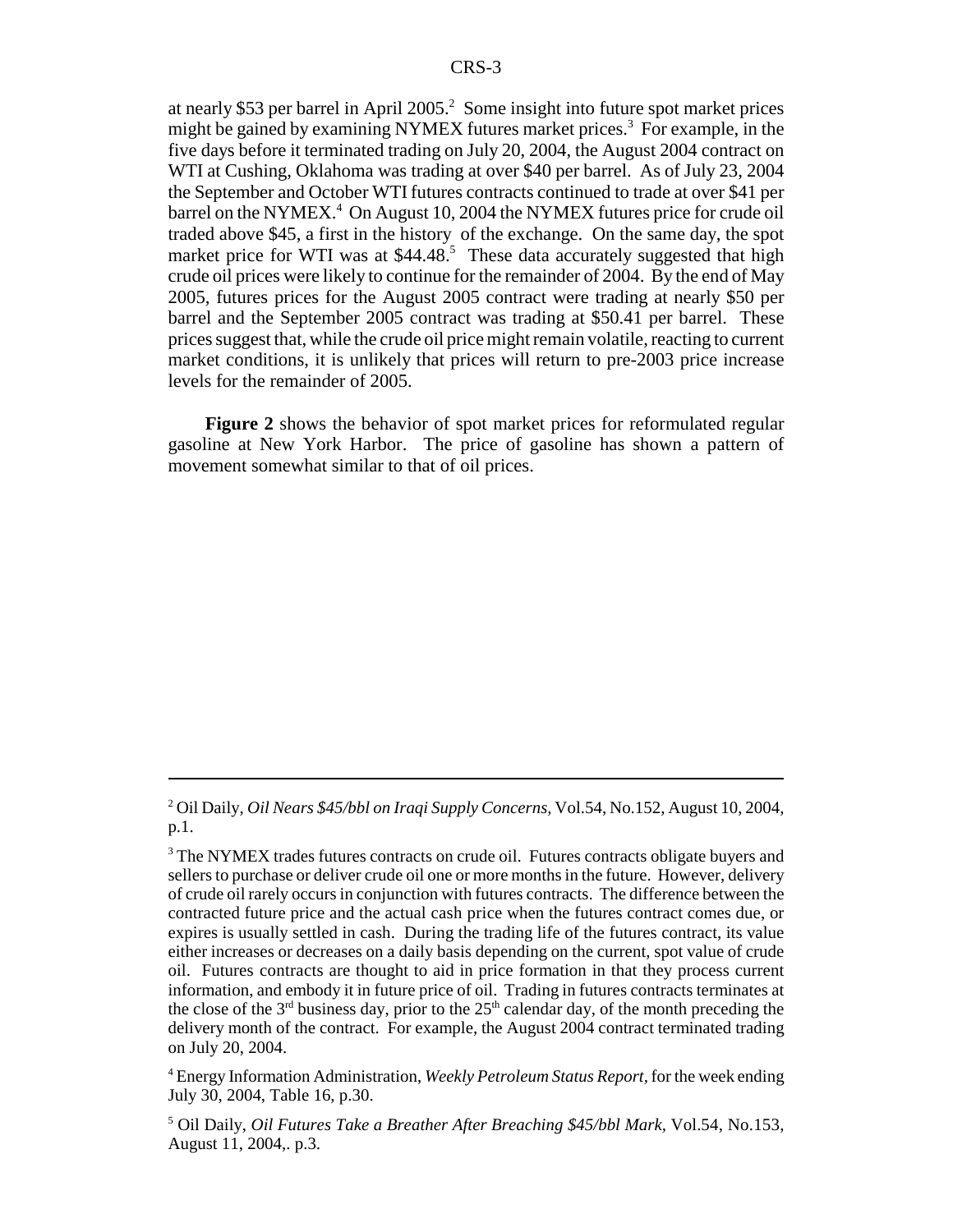



Source: U.S. Energy Information Administration. Weekly Petroleum Status Report, For Week Ending May 20, 2005. Table 16. p. 30.

Gasoline prices peaked in February and August of 2003. They then lagged oil prices, not showing price increases in the fall of 2003. However, they did follow oil price increases throughout the spring of 2004, also peaking in May of 2004. Gasoline prices were volatile for the remainder of 2004. After the May peak, the price remained approximately 12 cents per gallon lower for the next four months. Although the price went above \$1.37 per gallon in October 2004, it finished the year at \$1.07, about 24% off the May peak. Gasoline spot prices increased in 2005. By April 2005, the price peaked at over \$1.52 per gallon. On June 3, 2005 the NYMEX future prices for gasoline in July, August, and September were above \$1.50 per gallon.<sup>6</sup> As in the oil market, these futures prices suggest that there is likely to be only modest, if any, moderation in gasoline prices for the rest of the year.

Conclusions concerning projected spot prices based on the trading value of current futures contracts may or may not be accurate. Futures prices process new information and market conditions quickly and prices can change direction on a daily basis. The futures price on the NYMEX and other markets is conditional on information available today. As more information becomes available, futures prices will adjust. However, futures markets are providing little indication that either oil or gasoline prices might decline in the near term.

<sup>6</sup> Energy Information Administration, *Weekly Petroleum Status Report for the Week Ending May 27, 2005,* Table 16, p.30.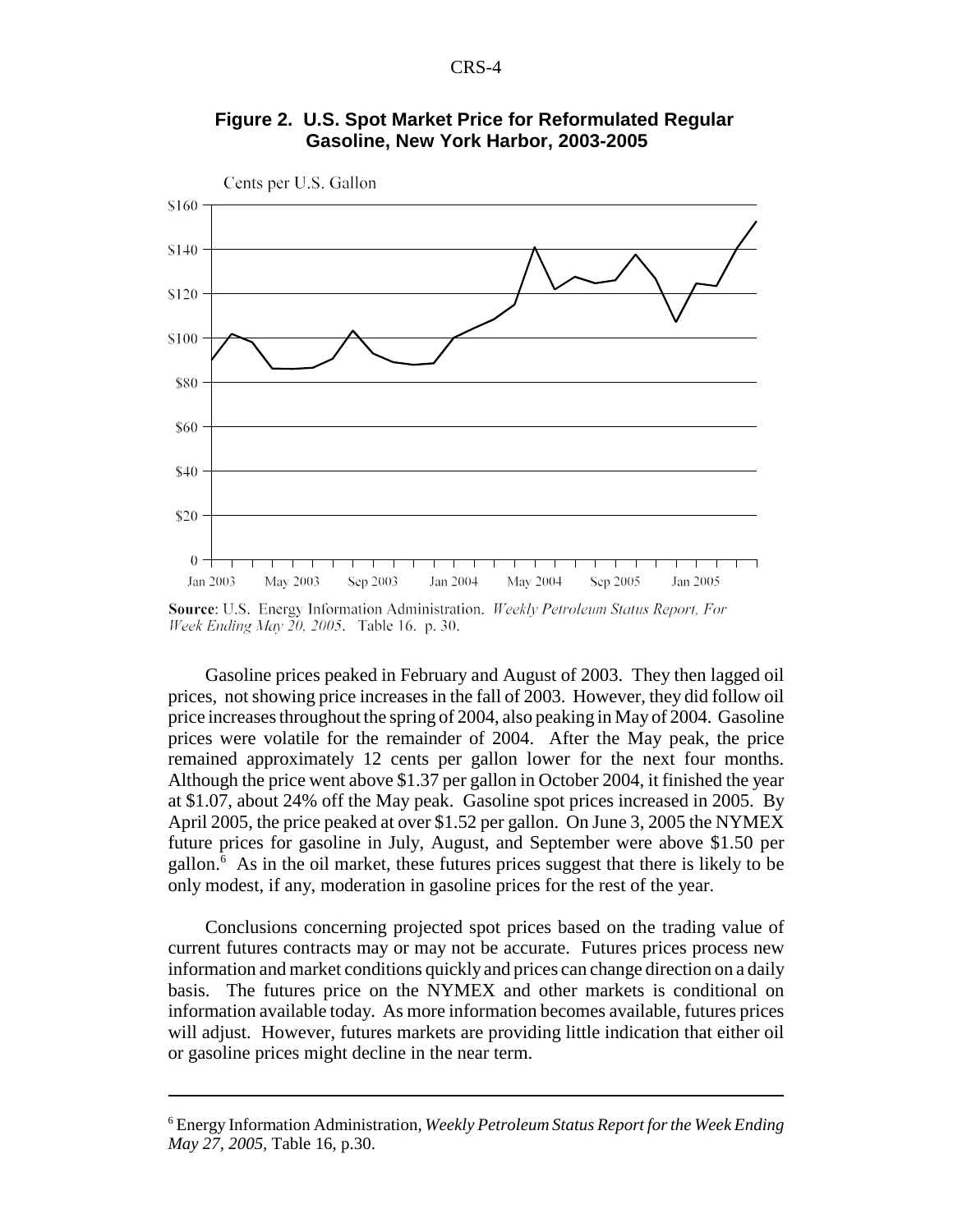### **Reserves and Production**

The long term ability of the oil market to meet demand depends on the magnitude of available reserves. An important category of reserves are proved reserves. Proved reserves are those quantities that geological and engineering analysis suggest can be recovered with high probability under existing technological and economic conditions. Proved reserves can be augmented through exploration and development of new discoveries, through technological improvements, as well as through the existence of more favorable economic conditions. In the past, all of these factors have contributed to augmenting the proved reserve base.

Whether the proved reserve base grows over time or not depends in part on the level of production. As production proceeds, the level of proved reserves declines. As new oil discoveries are made, recovery technologies improve, or as the price of oil rises, the stock of proved reserves increases. A standard measure of the potential availability of oil over time is the reserve to production ratio  $(R/P)$ . The  $R/P$  can be interpreted as the number of years that the existing reserve base can sustain the current level of production. Since both proved reserves and production can change year-to-year, the value of the R/P is more descriptive as a measure of potential market viability when considered over time. **Table 1** shows the R/P over the past 20 years for the world as well as various regions.

**Table 1** shows that on the world level there appears to be little cause for concern that oil is physically running out. While the R/P is lower in 2003 than in 1993 it is actually higher than it was in  $1983<sup>7</sup>$  A reasonable estimate, given the political changes since 1983 might be that the ratio has remained roughly constant over the past 2 decades, leading to the inference that 2003 levels of consumption seem to be about as sustainable as 1983 and 1993 levels of consumption were at those times, even though 2003 world consumption levels were 17% greater than those of 1993.

 $<sup>7</sup>$  As noted in the table the numbers for 1983 are not strictly comparable to those from later</sup> years because of the lack of clear data for the USSR. The 1983 data might be interpreted as reserves available to the market economies, as Soviet production and reserves did not enter the world oil market as a normal matter of commerce in 1983.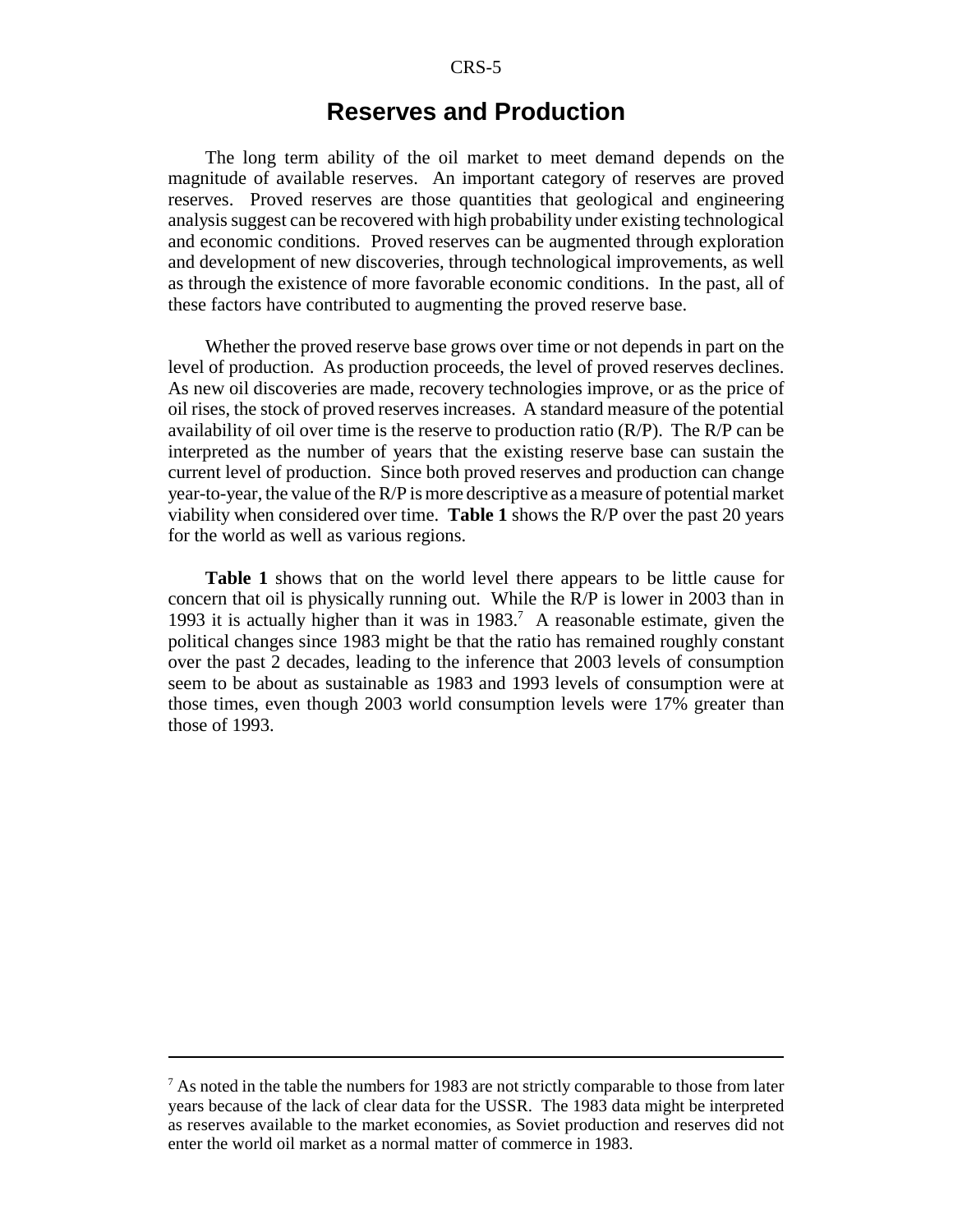|                           | 1983       | 1993 | 2003 |
|---------------------------|------------|------|------|
| World                     | 31.6       | 42.5 | 41.0 |
| U.S.                      | 7.0        | 7.7  | 11.3 |
| North America             | 14.6       | 17.9 | 12.2 |
| South and Central America | 25.5       | 42.9 | 41.5 |
| Europe and Eurasia*       | Incomplete | 16.2 | 17.1 |
| Middle East               | 76.4       | 92.3 | 88.1 |
| Africa                    | 32.9       | 23.8 | 33.2 |
| Asia Pacific              | 21.4       | 18.6 | 16.6 |

**Table 1. Oil Reserve/Production Ratios, Selected Years**

**Source:** For 2003 and 1993, *BP Statistical Review of World Energy, June 2004.* pp. 4, 6; and for 1983, U.S. Energy Information Administration. *International Energy Annual 1983*. Tables 14, 30. pp. 30, 84.

\* Europe and Eurasian data incomplete because of lack of USSR data for 1983.

The reserve portion of the ratio shows that the world had access to more reserves in 2003 than in 1993 or 1983. Reserves in 2003 totaled 1.147 trillion barrels. Reserves in 1993 were 1.023 trillion barrels, and in 1983 were 723 billion barrels. These data represent over a 12% increase in reserves for the decade since 1993, and a 36% increase compared to 1983. Similarly, world production is greater in 2003, at 76.7 million barrels per day (b/d), than in 1993 when production was 66 million b/d, or 1983 when production was 57.9 million b/d. This represents an increase in production of over 32% compared to 1983.<sup>8</sup>

On a regional level, the most important change between 1993 and 2003 is the weakening reserve position of North America, and the reserve position of the United States. On one level, the data suggest that the U.S. position is improving. The U.S. R/P has increased from 7.7 years in 1993 to 11.3 years in 2003 and total U.S. reserves have also increased to 30.7 billion barrels from 30.2 billion barrels in 1993. However, the U.S. R/P has increased because U.S. production has declined, from 8.6 million b/d in 1993 to 7.4 million b/d 2003. As U.S. total consumption has increased over the period, the result has been that U.S. imports of oil have increased along with our dependence on other nations and the world oil market. The declining reserve position of North America in general means that, absent new major discoveries, the United States will continue to depend on the world market, and the OPEC, Persian Gulf nations for a large part of its supply.<sup>9</sup>

<sup>8</sup> *BP Statistical Review of World Energy 2004,* June 2004, pp.4-6.

<sup>&</sup>lt;sup>9</sup> In 2003, the United States imported over 9.6 million b/d of crude oil. OPEC provided the United States over 4.5 million b/d of crude oil, or about 47% of total imports. Saudi Arabia provided about 1.7 million b/d of total U.S. imports, or about 18%. Source: Energy Information Administration, *Petroleum Supply Monthly,* July 2004, Table S3, pp.8-15.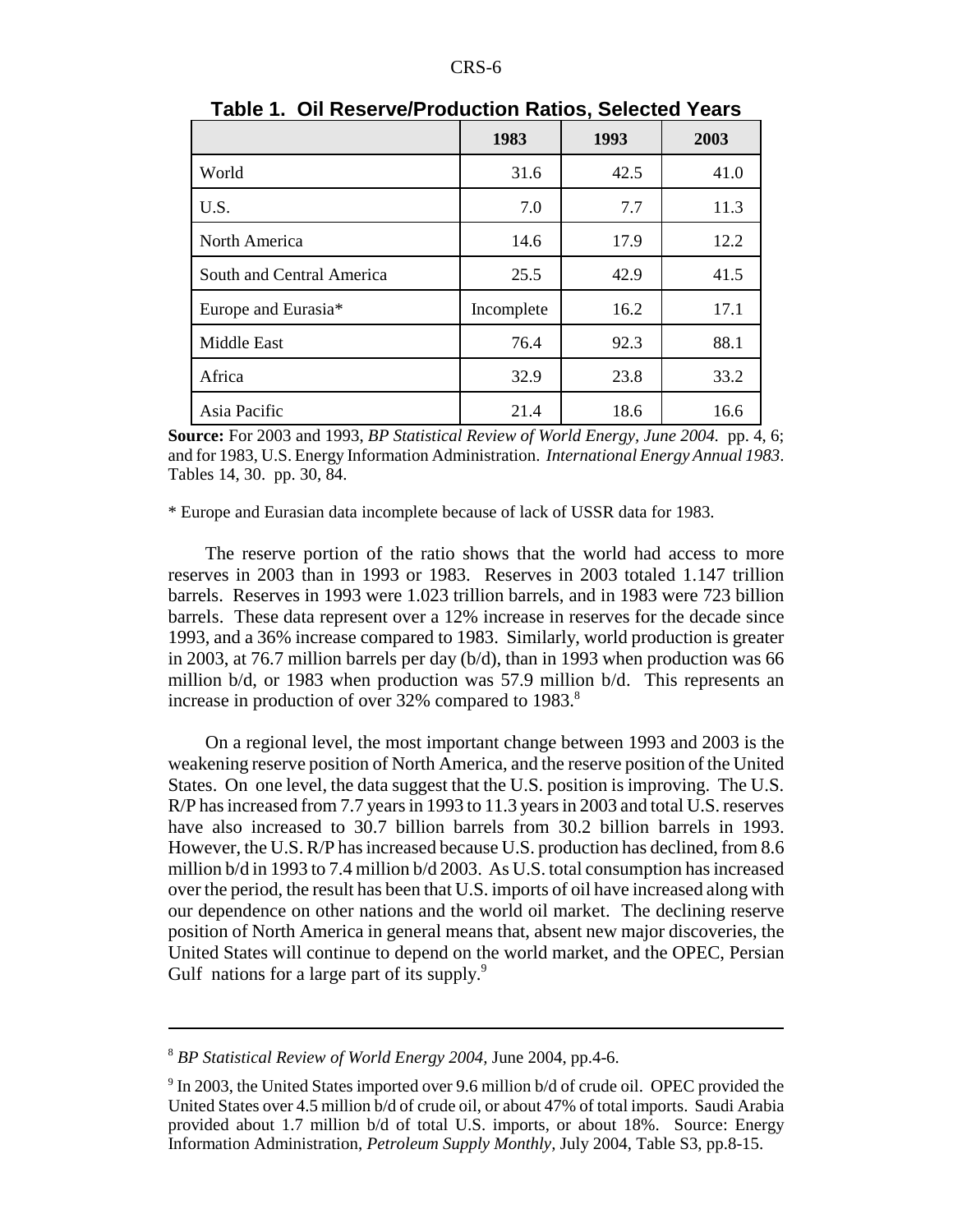The Middle East, and especially Saudi Arabia, continue to be the largest holders of reserves in the world. Some of the other regional changes in the data reflect changing national and political borders as well as oil positions. European reserves are now dominated by members of the former Soviet bloc, including Azerbaijan, Kazakhstan, Romania, and others. Overall, the data suggest the continuation of an integrated world oil market. Any region, or nation, might well experience difficulty in trying to implement a singular oil policy, independent of the world market.

Another conclusion that might be drawn from the R/P data is that it provides little support for the escalated prices of the first quarter of 2004. Since little has changed in the long term balance between reserves and production, it is unlikely that the R/P has been the source of upward price pressures. Long term oil prices might be affected by reserve and production positions in the future, but R/P ratios do not appear to be a major cause of recent oil price increases.

The world R/P has stayed roughly constant over the past 2 decades because investments have been made in exploration, development, and production. The International Energy Agency estimates that over \$3 trillion, or \$103 billion per year will need to be invested in the oil sector through 2030 if its projections for increased demand materialize. It estimates that 70% of this total will be spent on exploration and development, with the remainder in refining, transportation and the development of non-conventional oil sources.10

 Oil industry investment is only partly required to meet new demand. Only 16% of total investment is projected to meet new demand growth. The remaining 84% is required to compensate for declining production from the reserve base. The reason so much investment is needed to compensate for declining fields lies in the decline rates observed in producing fields. Decline rates depend on a wide variety of factors, including geology, extraction technology, field age, and production policies. Decline rates range from 4% to over 11% per year. If production levels are to be maintained, new reserves and production must continually be developed to compensate, financed by investment in exploration and development.<sup>11</sup>

## **Price and Markets**

After averaging about \$23 per barrel for the five year period 1998 to 2002, the average price of oil increased to \$31 in 2003. For 2004, price remained high, reaching a peak of \$53.28 per barrel in October.<sup>12</sup> As of April 2005, the price of oil continued to remain over \$50 per barrel, and peaked at \$54 per barrel in March

<sup>10</sup> International Energy Agency, Paris, *World Energy Investment Outlook: 2003 Insights,* 2003, pp.101-115.

 $11$  Ibid. pp.107-112.

<sup>12</sup> Energy Information Administration, *Weekly Petroleum Status Report,* May 20, 2005, Table 14, p.27.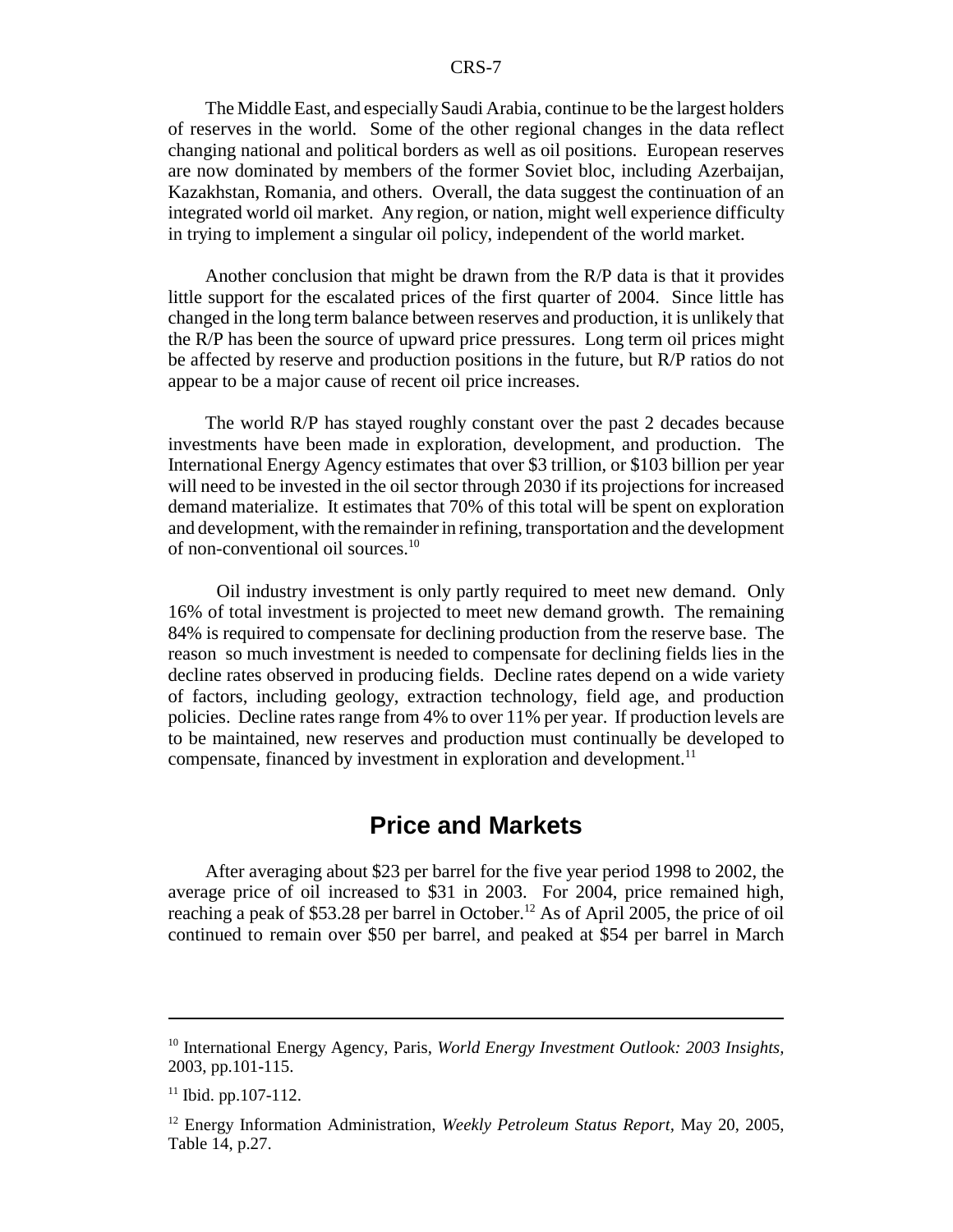2004.<sup>13</sup> R/P analysis showed that there has been little change in the underlying long term balance in the oil market that might be used to justify high prices. However, a number of short term economic fundamentals as well as the coincidence of a set of singular events affecting the market may have interacted in such a way that prices were pushed up.

#### **Economic Growth**

Economic growth in oil consuming nations increases the demand for oil and pushes up oil prices. The world economy continued its recovery in 2003 and 2004 with gross domestic product (GDP) growth rates increasing in many regions. The strongest growth performances were in oil importing United States and China, but better performance was also observed in Japan and Russia, as well as the emerging growth nations of Asia. U.S. growth was 3.1% in 2003, and forecast to reach 4.6% during 2004. Chinese economic growth was 7.4% in 2003 and projected to be 6.8% in 2004, moderating only slightly for 2005.<sup>14</sup> In the United States, economic growth has been linked to high levels of oil consumption, of which increasing gasoline demand is an important component. In China, expanding exports have increased the industrial demand for oil, and rising consumer income has increased consumers' demand for gasoline. U.S. oil demand increased by 1.9% in 2003 to over 20 million b/d. Chinese oil demand increased by 11.5% in 2003 to almost 6 million b/d.<sup>15</sup>

In both the United States and China the increase in GDP growth, and economic activity in general, has led to increases in energy demand. However, a feedback relationship exists which can mitigate this effect. To the extent that oil prices rise, reflecting increased oil demand, GDP growth rates might decline for two reasons.16 If the monetary authorities interpret increasing oil costs as generalized price inflation, they may adopt restrictive monetary policies which could slow the economy's growth. Also, if oil product prices rise, and consumers are unable or unwilling to reduce oil product consumption, consumers may reduce expenditures on other goods and services, again potentially slowing the rate of GDP growth.<sup>17</sup>

<sup>&</sup>lt;sup>13</sup> Prices are for West Texas Intermediate crude oil located at Cushing Oklahoma. Analysts frequently monitor two prices in the oil market, the spot price, and the futures price as traded on the New York Mercantile Exchange. Both provide useful information. The spot price is a good measure of current tightness in the physical product market. The near month and succeeding futures prices measure the markets' expectations for future supply and demand balance. The two price sets are related because at expiration, the near month future price must equal the then current spot market price, to avoid an arbitrage opportunity.

<sup>&</sup>lt;sup>14</sup> International Monetary Fund, *World Economic Outlook 2004*, April, 2004, Table 1.1, p.3.

<sup>15</sup> *BP Statistical Review of World Energy 2004,* June, 2004, p.9.

<sup>&</sup>lt;sup>16</sup> Both of these reasons are relevant to current monetary policy decisions. See Washington Post, *Predicting Growth, Fed Lifts Key Rates,* August 11, 2004, p.1.

 $17$  For further analysis on the effects of oil price shocks on the macroeconomy, see Marc Labonte, *The Effects of Oil Shocks on the Economy: A Review of the Empirical Evidence,* CRS Report RL31608, updated June 25, 2004.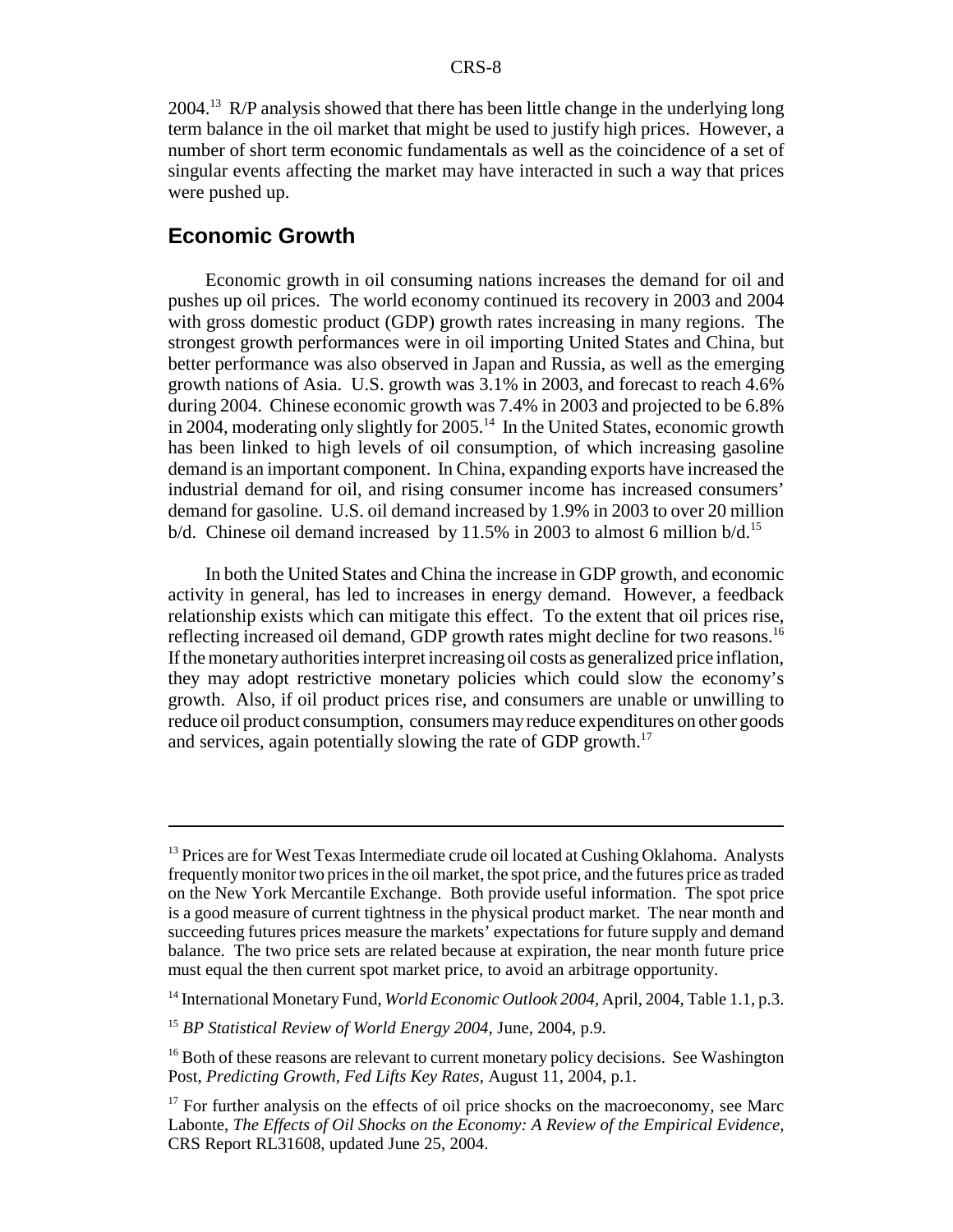While the United States and China increased their demands for crude oil and petroleum products as a result of their GDP growth, Russia, an oil exporter, improved its GDP growth rate as a result of the expansion of the petroleum industry. For Russia, it is likely that expansion of the oil sector *led* the growth in Russian GDP. This behavior is typical of nations whose oil exporting sector is a major component of their GDP. For nations in this category, high oil prices, based on rising oil demand, create an inflow of oil derived revenue, increasing GDP growth. The danger for these nations is that if prices go too high, and stay high, GDP growth in the consuming nations might decline, reducing the demand and price of oil. An additional factor is that high prices lead to increases in exploration and development budgets around the world. As new oil is found and brought to market, supply increases and prices might be reduced, damaging the oil exporting nation's growth or high oil prices can make alternative fuels more competitive potentially reducing the demand for oil.

#### **Exchange Rates**

Changes in the exchange rate of the U.S. dollar can affect the level and distribution of world oil demand. The U.S. dollar achieved a recent peak value in February of 2002. Since that time, the index measuring the value of the dollar has declined by over 20%.<sup>18</sup> The decline in the dollar's value has not been uniform against all currencies. Most of the change has been against nations in the Euro area. The Japanese and some of our other Asian trading partners have intervened in the currency markets in an attempt to prevent the dollar from declining in value relative to their currencies. China maintains a fixed exchange rate against the dollar; as a result, the yuan has experienced no appreciation against the dollar.

Exchange rate variations in the U.S. dollar can affect the world price of oil because oil is priced in dollars and generally paid for in dollars. Several results may follow from this relationship. First, if the value of the dollar declines against other currencies the dollars received by oil exporting nations are worth less in terms of world purchasing power. If oil exporters are able to exert market power in setting prices, or if market conditions permit oil exporters to dictate higher prices, they have incentives to increase the money price of oil in an attempt to preserve the purchasing power they earn through selling a barrel of oil.

The effect of a declining dollar on oil importing consumer nations varies with respect to how their currency has adjusted to the changing value of the dollar. For the United States, of course, any increase in the dollar price of oil is immediately felt as an increased price burden, possibly leading to decreases in demand. For the Euro area consumers, the situation is different. Since the value of the euro has increased in terms of dollars, the effect of any increase in dollar denominated oil prices is offset by the amount of euro appreciation. For example, if the euro appreciates by the same percent that the price of oil in dollars increases the two effects cancel each other. The

<sup>18</sup> Federal Reserve Board of Governors, *Price Adjusted Major Currencies Dollar Index,* available at [http://federalreserve.gov/releases/] viewed on August 10, 2004.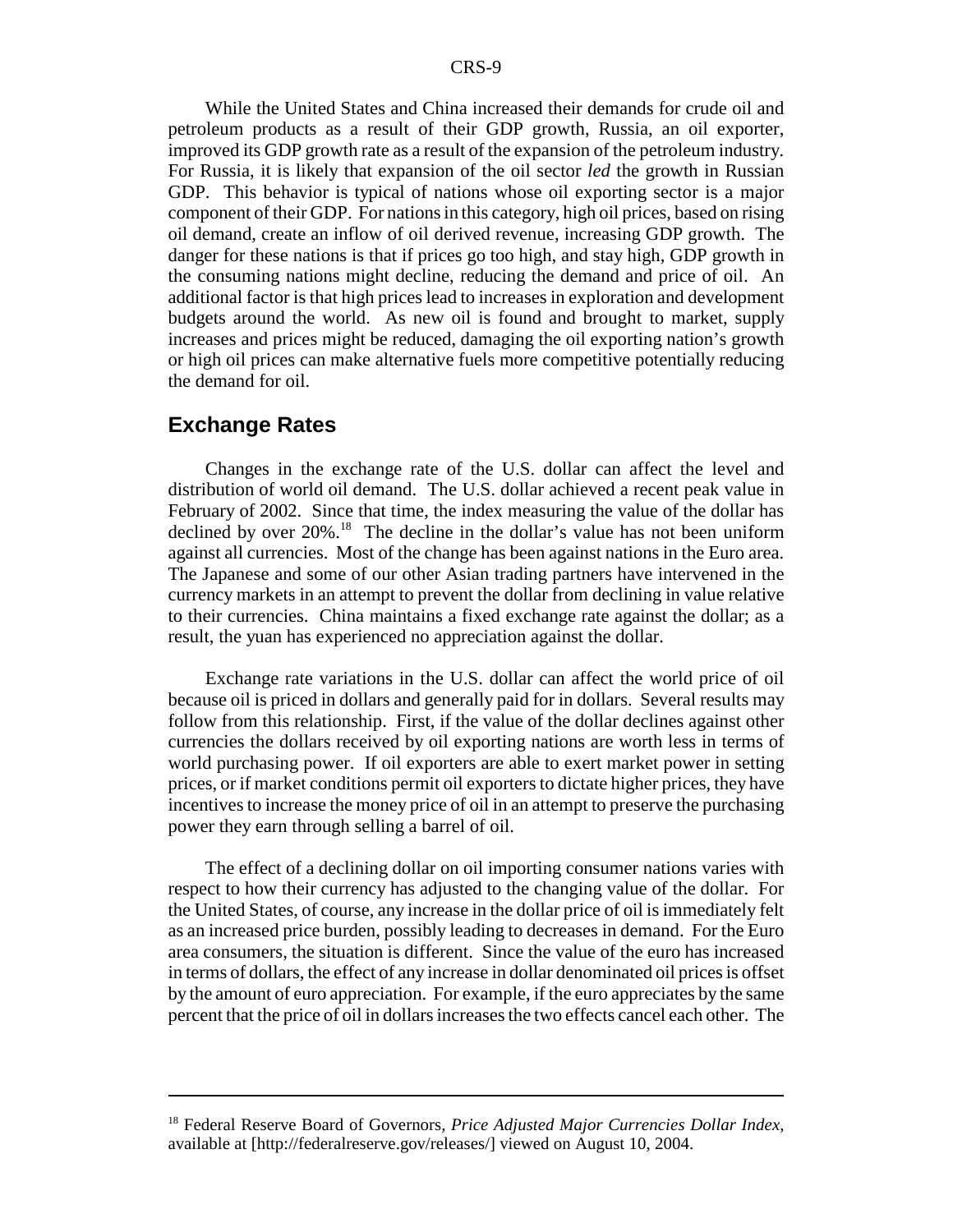result is that the demand for oil in the euro area is less likely to be affected by high oil prices as long as the euro appreciates.19

 Nations that intervene in world currency markets to prevent the dollar from falling relative to their currencies, for example, Japan, Korea and Taiwan, are implicitly choosing to forego the associated real reduction in oil prices an appreciating currency would bring, to preserve the export advantage for their goods that a lower exchange rate brings. Since these nations are both large oil importers as well as major exporters on world markets, the choice can have important implications for their economies. China, which maintains a fixed exchange rate against the U.S. dollar, also foregoes any exchange rate based benefit with respect to oil purchases in favor of supporting export industries.

#### **Gasoline Prices**

Crude oil is the major physical input in the production of gasoline and accounts for over 40% of its cost.<sup>20</sup> As a result, changes in the cost of crude oil will be reflected in gasoline prices. Recently, it might be that the relationship has been reversed: the high price of gasoline may have become a factor in keeping the price of oil at elevated levels, especially on the New York Mercantile Exchange (NYMEX).

Gasoline prices have achieved record levels since they began increasing in the first quarter of 2004. Although the rising price of crude oil is one factor, other factors exist which are independent of the oil market in general. The high utilization rates of refinery capacity in the United States, the lack of investments in new refining capacity, the extra costs associated with producing the variety of different gasoline mixes to satisfy environmental requirements in various regions of the country, low inventories as the summer driving season 2004 approached, and the high cost of refinery investment to meet both product and site environmental requirements all contribute to the record levels of gasoline prices. Additionally, on the NYMEX a condition known as "backwardation" was common during the first half of 2004. In this situation the near-month futures contract, in this case regular grade gasoline delivered to New York harbor, is persistently priced higher than the price level of the same gasoline, scheduled for delivery months further in the future. The effect of this pricing condition is to make the acquisition of inventories in the present month more expensive than acquiring them further in the future. Backwardation provides an incentive to keep current inventories low. The low current inventory position then acts as a factor keeping prices high, because low inventories are taken to be indicative of a tight supply situation in the market.

It is possible that the high price of gasoline, a price that is highly visible in the U.S. market, might contribute to keeping the price of oil high through an expectations

 $19$ <sup>19</sup> The results of an appreciating currency are not all positive. Economists believe that an appreciating currency raises the cost of that nation's exports on the world market. This cost increase reduces their sales, and if the reduction in sales is large enough, might reduce the GDP growth in the nation with the appreciating currency.

<sup>20</sup> Energy Information Administration, *A Primer on Gasoline Prices,* 2004, p.2.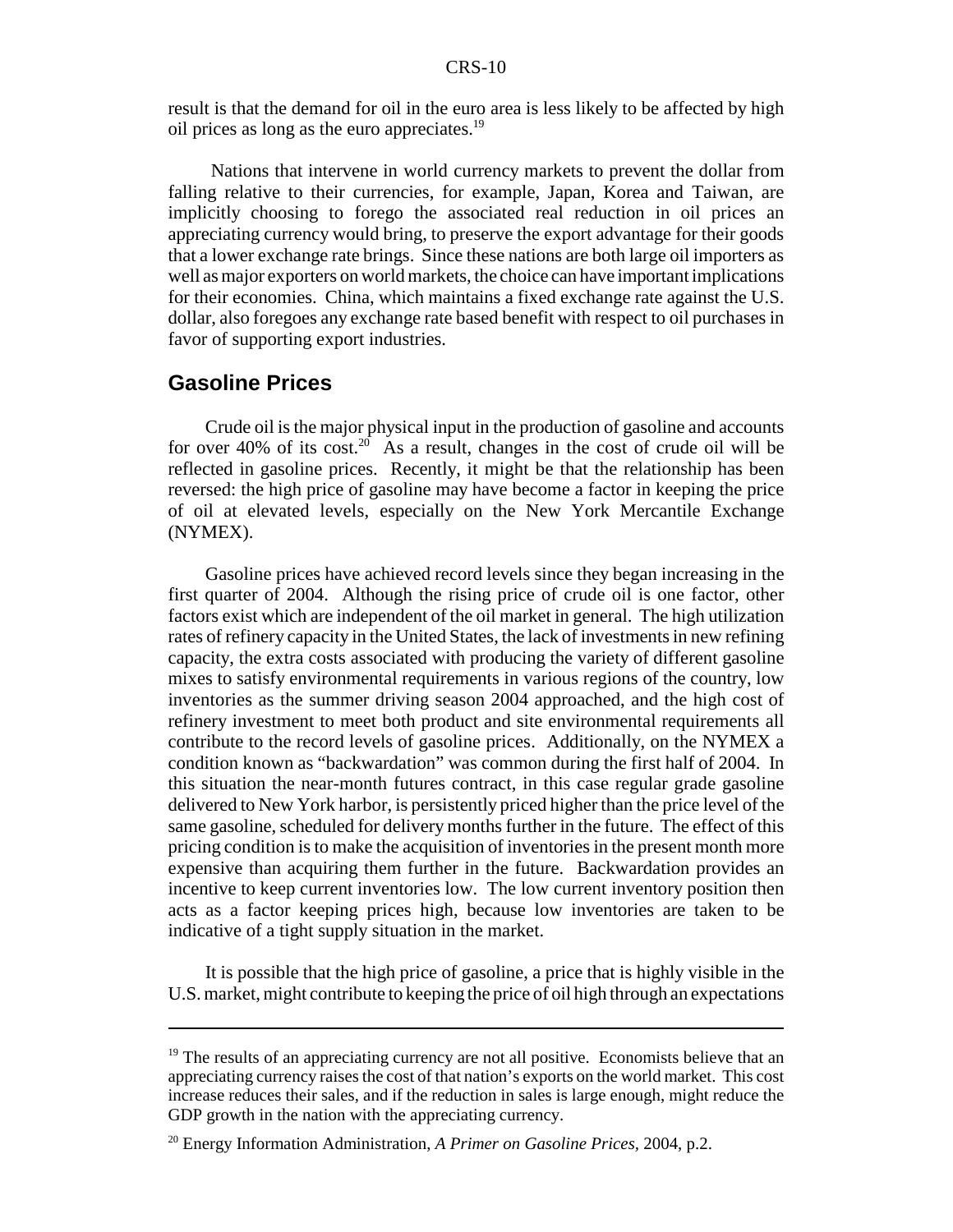based effect. Traders could hypothesize that since the price of gasoline is high, this might be the result of tight oil markets. If not, there would be more oil refined, and gasoline produced, driving down the price. These expectations could be acted upon through the NYMEX futures markets. This position ignores the importance of the independent factors, cited in this report, that suggest that gasoline prices in the United States would likely have risen even if the price of crude oil moderated.

#### **Industry Structure**

A recent study by the Government Accountability Office (GAO) asserted that a total of over 2,600 merger transactions took place in the oil industry from 1991 through 2000. These mergers fell into two main classes: asset mergers and corporate mergers. Asset mergers accounted for approximately 80% of the total, and the remaining 20% were corporate mergers. Asset mergers are defined by the GAO as one company purchasing a part, or a specific asset from another company. For example, Tosco Petroleum's acquisition of Unocal's refining and marketing assets on the West Coast in 1997 was an asset merger. Corporate mergers are defined as those in which one company acquires the other company's total assets, resulting in one company. Examples include Exxon-Mobil and Chevron-Texaco, which produced two of the super major oil companies.<sup>21</sup>

A possible outcome of mergers and acquisitions is that the resulting companies, larger and more capable of exerting market power, raise prices to the detriment of consumers. GAO carried out econometric analysis on a set of these mergers and found that mergers and the resulting higher concentration ratios observed in the oil industry resulted in wholesale price increases of about 2 cents per gallon in six of the eight specific cases it examined.<sup>22</sup> The Federal Trade Commission and its staff have challenged the GAO finding on methodological grounds and question the validity of their conclusions. $23$ 

 If the mergers that took place in the U.S. oil industry did raise wholesale gasoline prices, it is possible that retail gasoline prices also increased as a result. If that was so in a period when oil markets were perceived to be tight, those price increases might have fed back through the futures market process described in a previous section of this report to help support high oil prices.

#### **OPEC Policy**

OPEC seeks to create favorable oil prices for its members by assigning production quotas to its member nations with the goal of limiting the supply of crude oil available on the world market. The ability of the quota system to control price has been questioned because of the well known propensity for OPEC members to produce beyond their assigned production levels. Even so, the very existence of

<sup>21</sup> United States General Accounting Office, *Energy Markets Effects of Mergers and Market Concentration in the U.S. Petroleum Industry,* GAO-04-96, May, 2004. p.34.

 $22$  Ibid. p.6.

<sup>23</sup> Ibid. pp.153-158, 171-193.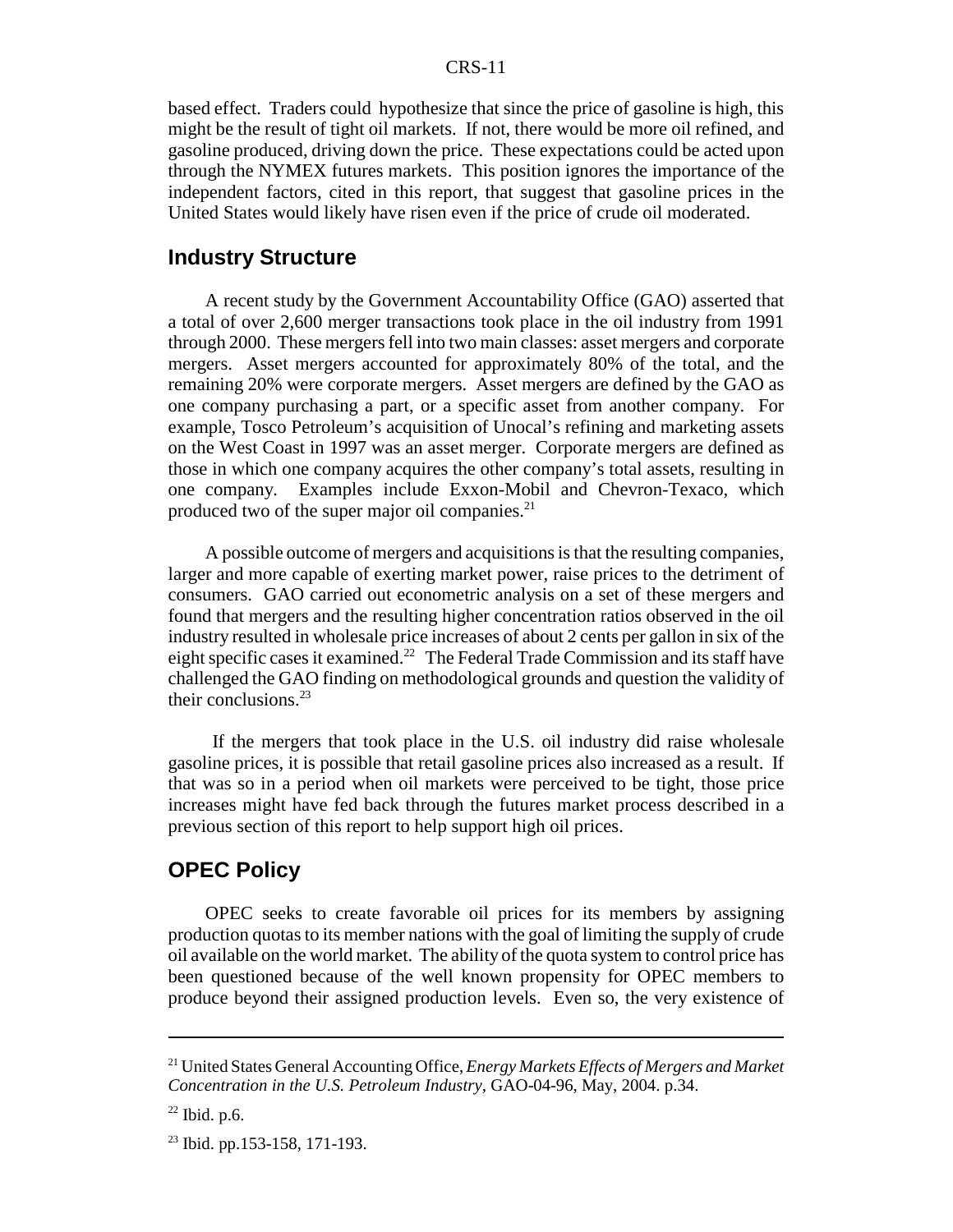OPEC has influenced conditions in the petroleum market as buyers and sellers await decisions taken at OPEC meetings, and monitor the institution's behavior. At certain times in its history OPEC has had relatively clear influence on oil prices, as in 1996, when a flood of Saudi crude oil came on the market and drove down prices

In response to recent price increases, OPEC has maintained that a shortage of crude oil on the world market is not the reason. OPEC has asserted that the market is well supplied, and its actual production has exceeded quota levels. OPEC official production for June 2004 was announced as 25.5 million b/d by the OPEC 10, to increase to 26 million  $b/d$  on August 1, 2004.<sup>24</sup> Actual OPEC production for June was thought to exceed 29 million  $b/d.<sup>25</sup>$ 

Although gross volumes are consistent with a market that is not suffering from supply tightness, the effects of product segmentation must be considered. A fundamental breakdown in the crude oil market exists between sweet, or low sulfur content, and sour, high sulfur content, oil. It may be that OPEC volumes of sour crude make the over-all market appear in balance while a tightness in the sweet crude market underlies this over-all balance. Sweet crude oil is useful in efficiently producing the low sulfur transportation fuels, both gasoline and diesel, that environmental regulations increasingly require, and is important to nations with relatively strict air quality standards.

The role of OPEC in the 2004 market price may be more traceable to actions taken in 2002. In 2002, OPEC production declined from an average of over 30 million b/d to approximately 28.5 million b/d, a decline of some 5%. This production cutback changed the nature of the market in 2003, as economic growth began to recover and enhance oil demand growth. Production in 2003 not only had to satisfy the growing demand requirements of 2003, but also to compensate for the reduced availability in 2002 which reduced inventories. The result of these conditions is that as the market evolved in late 2003 and into 2004 with economic growth strengthening, persistent shortfalls in inventory levels were observed.

#### **Inventories**

.

The United States holds petroleum stocks in three ways. The oil industry holds stocks of crude oil in inventory as well as stocks of petroleum products. These stocks are held to insure the efficient operation of refineries in the face of shifting seasonal product demand and potential disruptions in crude oil supply. Seasonal fluctuations in product demand are managed through varying the stocks of petroleum products, mainly gasoline. If inventories of either crude oil or gasoline are low relative to the past average, or in the perception of market traders, this is taken to be an indication that the market is tight, implying that demand is nearly equal to, or might even exceed, potential supply at current price levels. As a result, upward pressure on price occurs, even if there is no physical shortage observable.

 $24$  The OPEC 10 nations does not include Iraq which is excluded from quota restrictions.

<sup>25</sup> Oil Daily, *Opec Turns Up the Volume, But Will Markets Respond in Kind?,* Vol. 54, No. 123, June 29, 2004. p.6.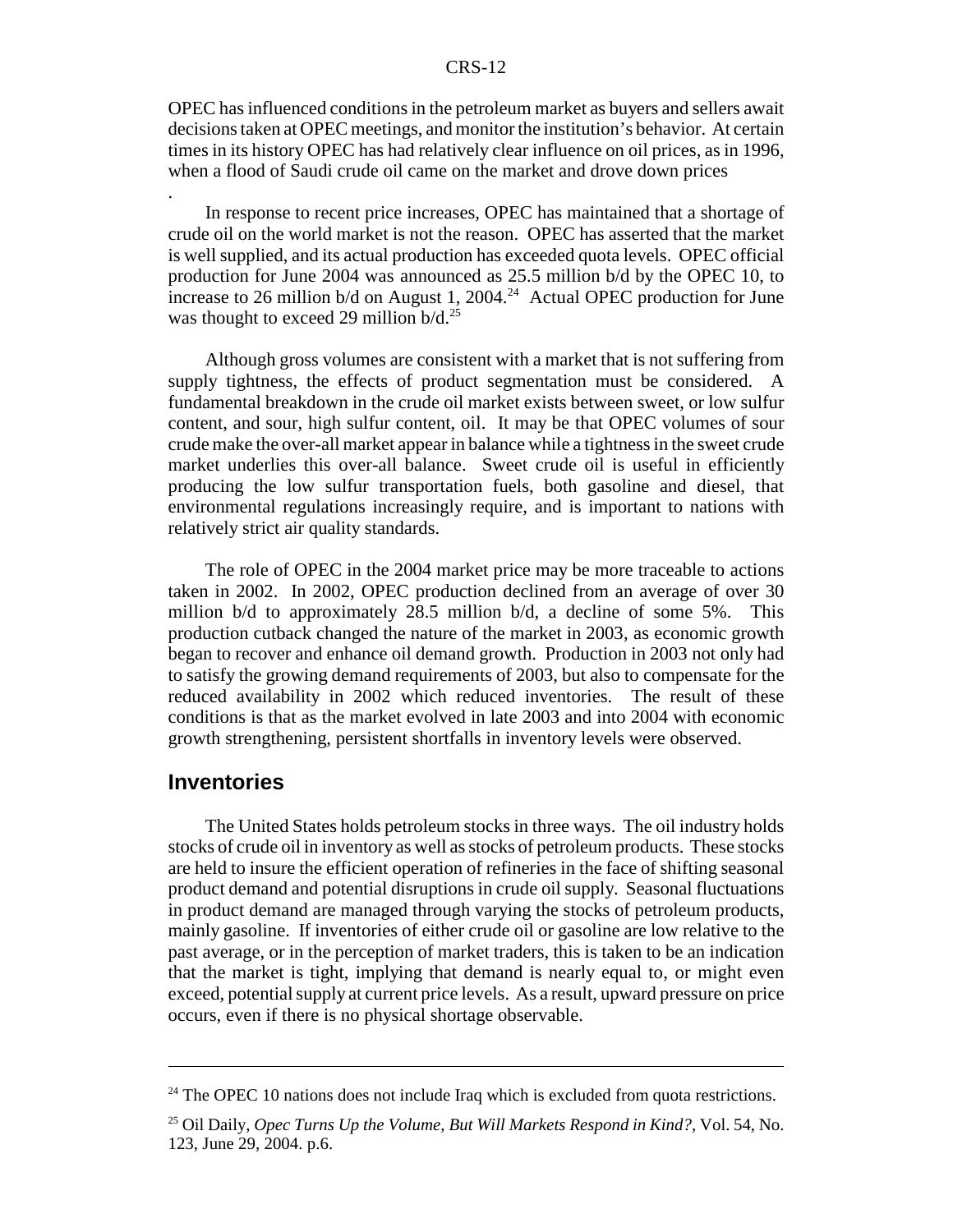**Figure 3** shows the behavior of crude oil stocks in the United States, excluding the Strategic Petroleum Reserve. The level of reserves in 2003 is relatively low compared to 2002. Stocks are increasing in 2004 on a month to month comparative basis with 2003, but satisfying growing demand at the same time that stocks are growing contributes to the strong demand that has been a major factor in oil price increases. It has been reported that U.S. crude oil inventories during the last week of July 2004 reached 298.6 million barrels, which on its own was judged to be consistent with a price of oil of around \$26 per barrel.<sup>26</sup>





Several factors have contributed to the decline in stocks held by the private sector. A long term trend in the refining sector particularly, and the oil industry in general, is cost reduction. Inventory is expensive to hold, and one way to minimize costs is to reduce the size of inventory and expand the use of efficient inventory management techniques. While this strategy benefits the profitability of the companies, it has the side effect of providing less of a buffer in times of surging demand. Second, when the futures market for commodities is in a "normal" price relationship, prices for future delivery tend to be somewhat higher than current prices, making inventory accumulation economically viable. Recently, oil future markets have reversed the more typical price structure, and the future price has been lower than the current price, providing a disincentive to accumulate inventories at current prices. The third factor contributing to low inventories in the private sector is the tight market. Refineries are near full capacity production, and supplies of

<sup>26</sup> Oil Daily, *Analysts Weigh Impact of Fear in Oil Price,* Vol.54, No.151, August 9, 2004, p.1.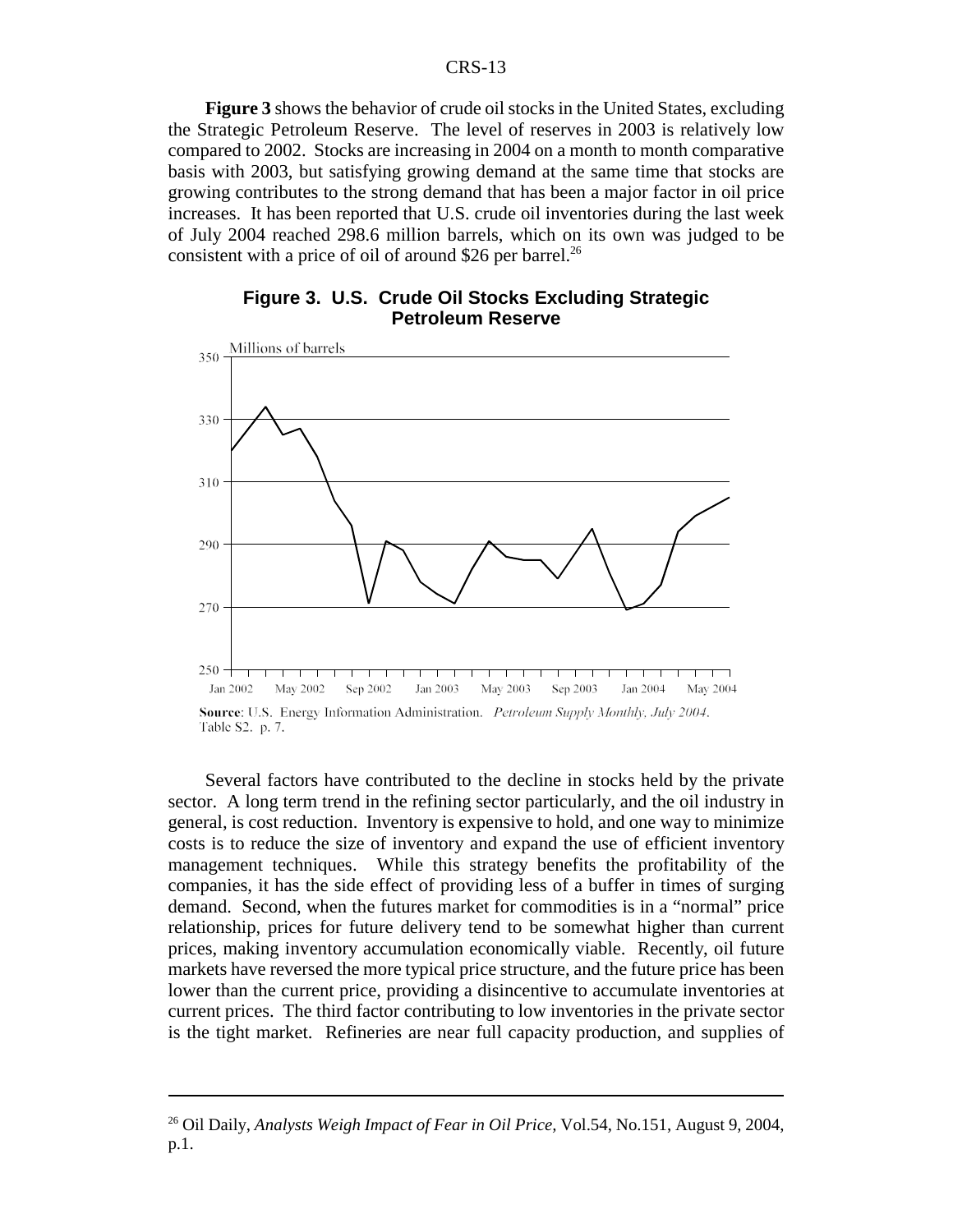light, low sulfur crude oil are perceived to be tight on the world market.<sup>27</sup> Taken together, this is a difficult set of circumstances within which to expand stocks of oil for inventory. However, since inventories remain low in the view of some market traders, they are one more factor contributing to the high price of oil.

The third way the United States holds stocks, in this case crude oil, is in the Strategic Petroleum Reserve (SPR). This government-held reserve was established to provide a buffer against a physical disruption in the delivery of imported crude oil. Recently, there have been calls to either suspend deliveries to the SPR, or to release oil from the SPR to the market with the intent of increasing market supply, reducing speculation, and moderating prices.<sup>28</sup>

### **Exceptional Events**

This section briefly identifies and discusses a set of factors that may exert an influence on oil prices, but seem to be more in the nature of a "one time" event rather than a trend or cyclic factor. The effect of each of these factors tends to be made more important by the general tightness of the market. In some cases, there is an interactive relationship between two or more of these factors, again possibly increasing the over-all effect on price.

The war in Iraq has contributed to high oil prices in different ways as events have progressed. The predominant effect of the conflict on oil prices has been an increase in uncertainty. During the early stages of the conflict, concerns about a possible disruption of oil supply out of the Persian Gulf and disruption of Iraqi production due to military operations were prominent, until it became clear that the military would quickly oust the government of Saddam Hussein. Later, market uncertainty revolved around the ability of Iraq to export oil in the midst of political transition in which pipeline and other oil facilities were attacked by hostile groups within the country. Uncertainty with respect to terrorist attacks, both in Iraq, and spilling over to other Gulf nations, including Saudi Arabia, continue to unsettle the oil market and contribute to a "fear factor" being built into the price of oil.

Recent terrorist attacks in Saudi Arabia, directed at the oil industry and its personnel, are more than a psychological influence on the market. Recent reports have asserted that as of July 2004, world spare production capacity was between one and two million b/d, almost all in Saudi Arabia.29 This level of spare capacity is close to the minimum amount required to cover a supply disruption from one exporting nation. A major disruption in Saudi oil production would cause that cushion to disappear and would likely cause upward volatility in world oil markets.

<sup>27</sup> Energy Information Administration, *Weekly Petroleum Status Report,* for the week ending August 6, 2004, Table 2, p.2.

<sup>&</sup>lt;sup>28</sup> Use of the SPR to moderate gasoline prices is discussed in Robert Bamberger and Robert Pirog, *The Strategic Petroleum Reserve: Possible Effects on Gasoline Prices of Selected Fill Policies,* CRS Report RL32358, April 19, 2004.

<sup>29</sup> Oil Daily, *Robust Demand Propels Crude Oil Past \$41 Despite Solid Supply,* Vol. 54, No. 136, July 19, 2004, p.3.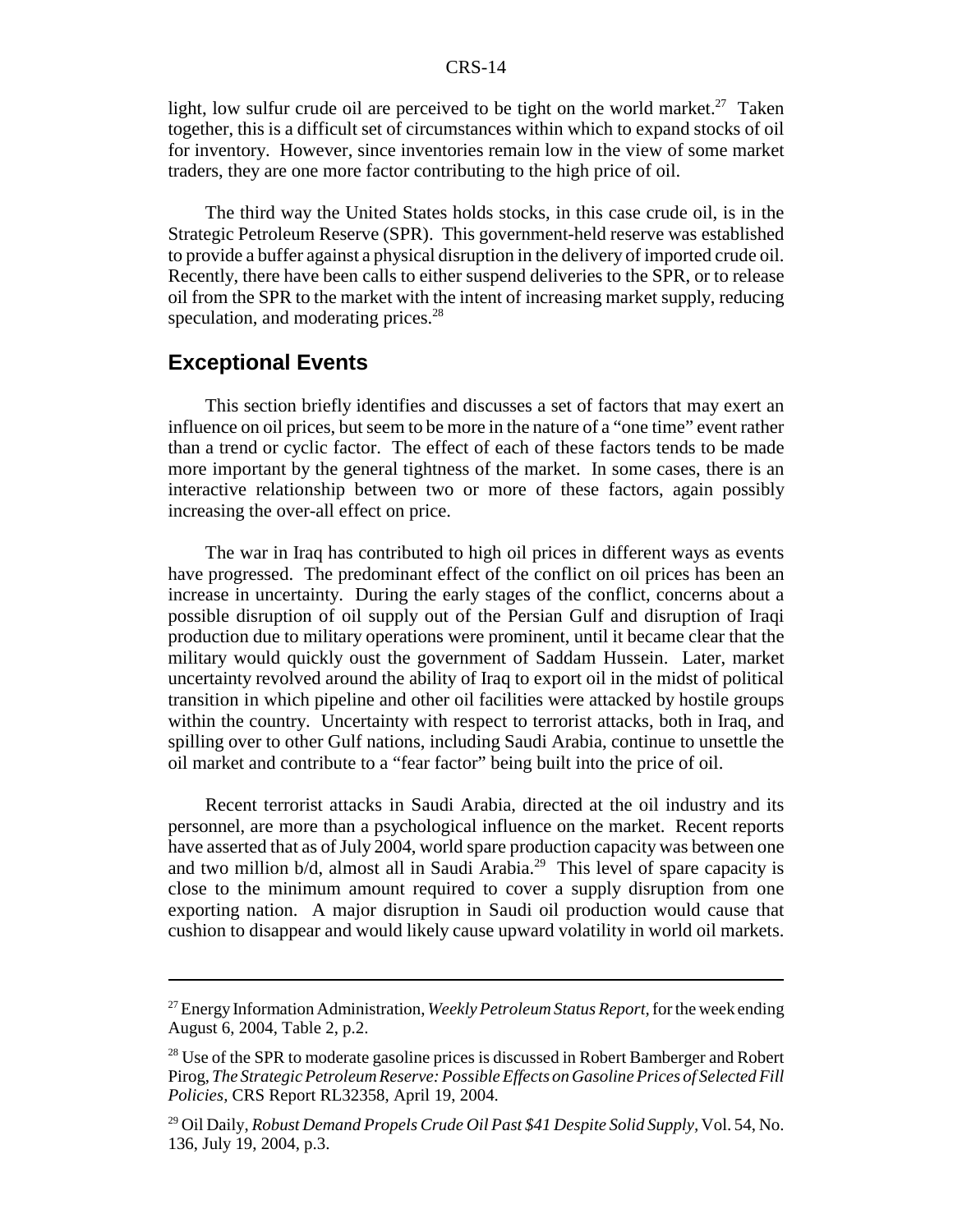The concern the market has shown regarding supply disruption has been borne out by events. Political unrest and strikes have disrupted oil exports from both Nigeria and Venezuela. Indonesian oil production has been declining, leaving it unable to meet its OPEC quota. The legal conflict between Yukos, the major Russian oil company and the Russian government over back tax obligations threatens to bankrupt the company, or force the sale of producing assets. Markets are concerned that bankruptcy, or significant asset sales, might lead to an oil supply cutoff, or reduction, of exports from Russia, the world's largest non-OPEC producer.30

Another factor that some feel might be influencing the price of oil is the influence of financial investors and financial instruments. At the time of the first oil shock in 1973/1974, the primary market for oil price formation was the Rotterdam spot market, where physical cargoes of oil for near term delivery were bought and sold, generally by traders who had a real commodity interest in the market.<sup>31</sup> Today, the primary market in price formation may be the NYMEX, supplemented by the International Petroleum Exchange (IPE). In these markets, the focus is not on physical supply for current delivery, but on the open interest in a financial contract, generally a future or options contract, that will expire in the near month, generally the month after the current month. The goal of financial traders is to make a profit on the contract, which may necessitate the price of the contract rising or falling depending on the trader's position in the market and current prices. The implication of this is that financial traders may have an interest in the price moving either up or down, almost without regard to the underlying fundamentals of the market.

The rationale for this view is that financial traders have entered the NYMEX oil market in large numbers seeking profits that stock and bond markets have not produced since the boom years of the late 1990s. Profits can be earned on futures and options markets when prices of the underlying commodities go steadily up, or down, stay the same, or even when they exhibit more or less random volatility, depending on the strategic position the trader has created.

# **Sectoral Demand Patterns**

Global oil demand was over 79 million b/d in 2003, an increase of about 1.8% over 2002 levels. Demand for 2004 was over 82 million b/d, an increase of about 3% compared to 2003 levels. Demand projections for 2004 were increased for nine consecutive months by the IEA since its estimate in November 2003. World oil demand is expected to exceed 84 million  $b/d$  in 2005.<sup>32</sup> Within this pattern of world growth, differences among regions, as well as individual countries, exist. In addition,

<sup>30</sup> Oil Daily, *Opec's Output Pledge Fails to Check Price,* Vol. 54. No. 140, July 23, 2004, p.1.

<sup>&</sup>lt;sup>31</sup> Most oil bought and sold at that time was by long term contract between the major international oil companies and the oil producing nations.

<sup>32</sup> International Energy Association, *Oil Market Report,* June 10, 2005. p.5.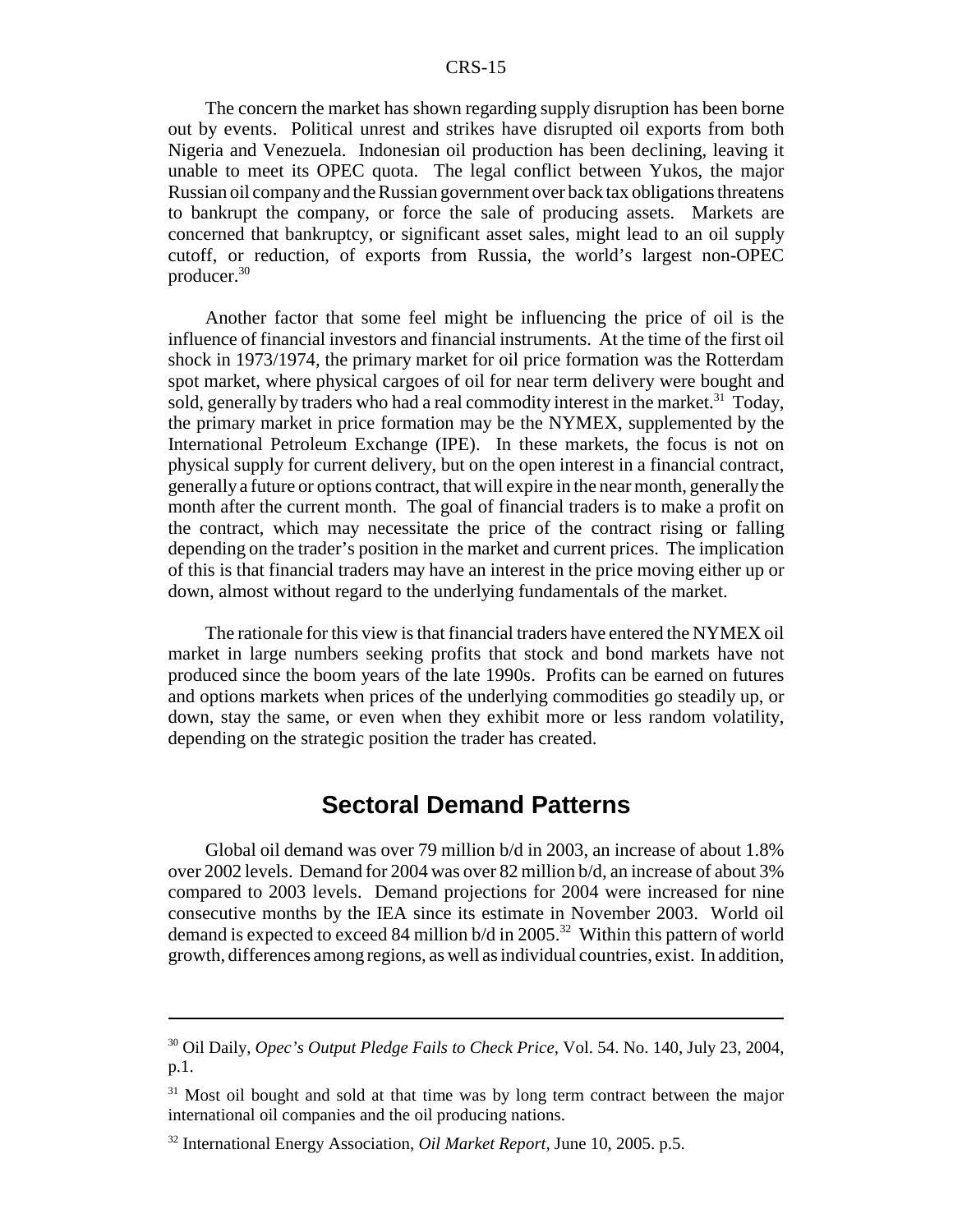increased demand is not evenly spread across the product mix that is produced at refineries.

# **Countries and Regions**

As shown in **Table 2**, North America was the largest oil consuming region in the world, with the United States accounting for about 83% of the total. However, growth in the region was less than world growth, and the growth in Canada, at 4.5%, was more than double that of the United States at 1.9%. Asia Pacific was the second largest consumer of oil, with China moving ahead of Japan in total consumption, to be the second largest oil consuming country in the world. The Asia Pacific regional growth of 4% was the highest in the world, and China had the highest yearly growth in demand of any of the major consuming countries at 11.5%.

|                       | $\mu$ $\mu$ $\mu$ $\sigma$ $\mu$ $\sigma$ $\mu$ $\sigma$ $\mu$ $\sigma$<br>2002 | 2003 | % Change 2003<br>over 2002 |
|-----------------------|---------------------------------------------------------------------------------|------|----------------------------|
| U.S.                  | 19.7                                                                            | 20.0 | 1.9%                       |
| North America         | 23.6                                                                            | 24.1 | 2.1%                       |
| South/Central America | 4.7                                                                             | 4.6  | $-1.2%$                    |
| Europe/Eurasia        | 19.6                                                                            | 19.7 | 1.0%                       |
| Middle East           | 4.4                                                                             | 4.5  | 0.8%                       |
| Africa                | 2.5                                                                             | 2.6  | 2.2%                       |
| Asia Pacific          | 21.7                                                                            | 22.6 | 4.0%                       |

**Table 2. World Demand for Oil, 2003** (millions of barrel per day)

**Source:** *BP Statistical Review of World Energy, June 2004*. p. 9.

European/Eurasian oil demand growth was roughly flat, with demand falling in Germany, Italy, and the United Kingdom, by -1.8%,-0.9%, and -1.8%, respectively. Within the region, most of the large gains in demand are in nations with small initial consumption levels led by Azerbaiijan, Belarus, Austria, and Poland. These nations account for 1.2% of world demand. Although lower than average European oil demand growth may be tied to levels of economic activity, they may also be tied to changing consumption patterns and conservation, especially in Western Europe where motor vehicle transportation costs are very high.

Russian oil consumption grew by 23,000 b/d, to 2.5 million b/d in 2003, while production rose by 845,000 b/d, to over 8.5 million b/d, enhancing the nation's role as a major exporter. However, the Russian economy has been in trouble for many years. If economic growth picks up and the economy restructures and stabilizes, consumption might return to levels similar to those in 1993 when 3.8 million b/d were consumed. Russian consumption at that level might reduce the amount of oil available for export, pushing other consuming nations to become increasingly dependent on Middle Eastern supplies.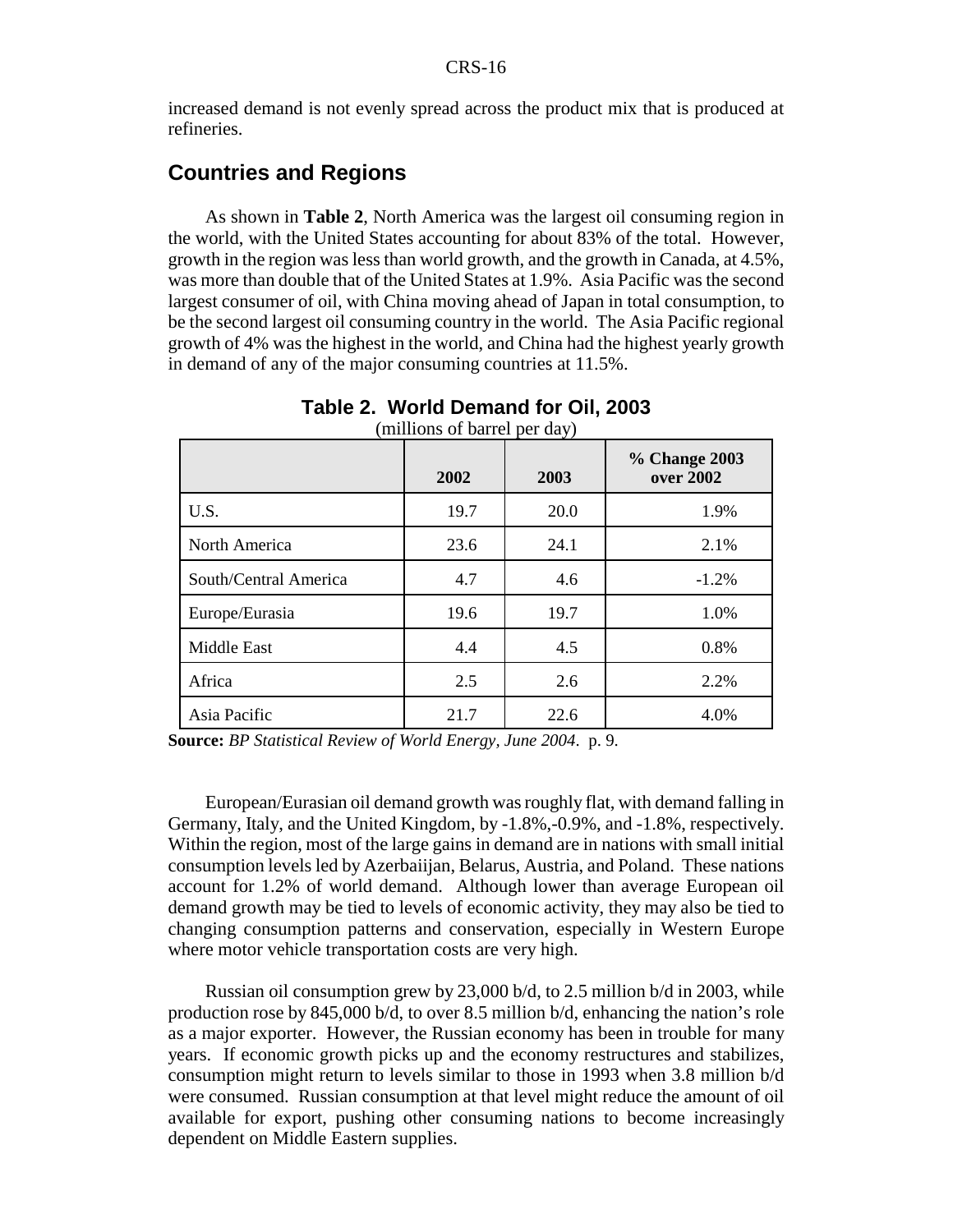The Asia Pacific region includes some nations with the highest year-to-year growth rates in the world, while other nations in the region experience declining demand. In 2003, China strengthened its position as the second largest oil consuming nation in the world by increasing its margin over Japan from only 20,000 b/d in 2002, to 431,000 b/d in 2003. Given the disparity of economic growth rates, geographic and population factors, as well as the comparative density of transportation, it seems that the Chinese lead over Japan may widen. At current growth rates, a more relevant question might be when China will overtake the United States as the world's largest consumer. This is most likely not a competition either nation will directly benefit from winning. The United States imported about 63% of the oil it consumed in 2003, and production has fallen every year since 1993. China imported about 45% of the oil it consumed, and production increased by only 1.5% for 2003, less than the 11.5% increase in demand. The growing demands in both the United States and China make it likely that the world oil market will become increasingly dependent on Middle Eastern oil in the coming years and keep exerting upward pressure on price.

#### **Petroleum Product Demand**

Product demand analysis reveals that there are regional and country differences in the mix of oil based products consumed. Gasolines, middle distillates, fuel oil, and other products are the main groups.<sup>33</sup> At the world level, gasolines comprise 31.6% of consumption, middle distillates 35.7%, fuel oil 12.2%, and other products 20.5%.34,35

The consumption pattern in the United States differs from the world averages. The U.S. demand is 46.2% gasoline, 29.3% middle distillates, 3.8% fuel oil, and 20.7% other products.<sup>36</sup> This mix reflects the U.S. use of oil as a transportation fuel, with car and light truck use responsible for the relatively high gasoline percentage. The U.S. refinery industry is unable to supply adequate gasoline to the domestic market. As a result, imports of finished gasoline and gasoline blendstocks have increased to almost one million barrels per day. U.S. refineries operate at near full capacity, but a lack of new capacity expansion by the industry suggests further increases in imported gasoline, if available on the world market. $37$ 

<sup>&</sup>lt;sup>33</sup> Gasoline includes aviation and motor gasoline as well as other light distillates, middle distillates includes jet fuel, heating kerosene, and other products, fuel oil includes marine bunkers and crude oil used as a fuel, others includes refinery gas, lubricants, wax, solvents, refinery fuels and other products.

<sup>&</sup>lt;sup>34</sup> Product demand data for the world exclude the nations associated with the former Soviet Union.

<sup>35</sup> *BP Statistical Review of World Energy,* June 2004. p.12.

 $36$  Ibid.

<sup>&</sup>lt;sup>37</sup> Imported gasoline must meet U.S. performance standards, which themselves are a multitude of federal, state, regional, and local regulations. If these requirements are different than those a foreign refiner is prepared to meet, product may not be available to the U.S. market. Foreign refiners must undertake refinery investments to adapt processes (continued...)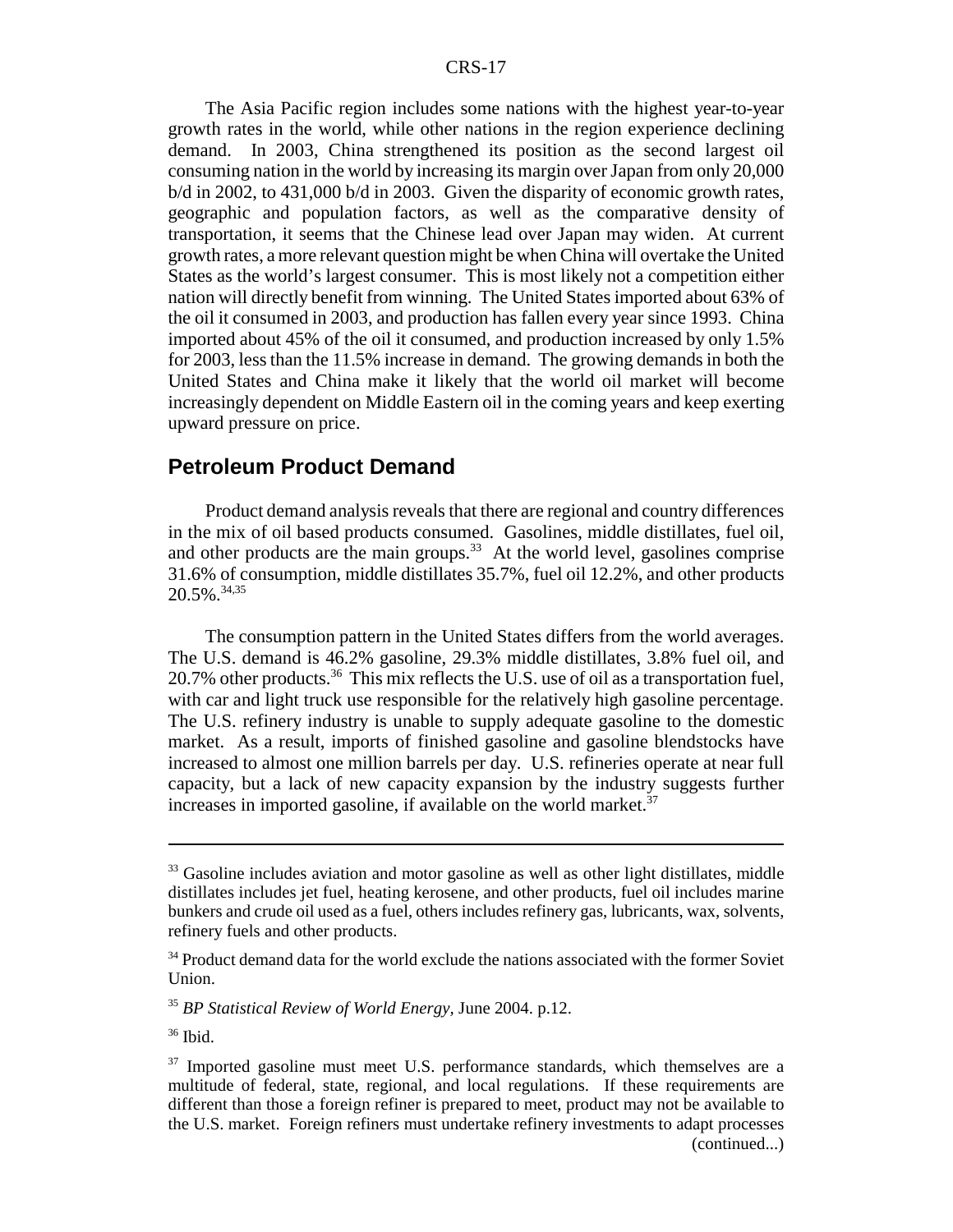Europe has different preferences in transportation fuels than the United States. Middle distillates dominate the European product slate at 44%, with gasoline at 24.4%. These values reflect the on-going shift to diesel engines in European passenger vehicles. As product demand shifts, refiners are following by investing in the technology needed to produce greater proportions of middle distillates and less gasoline. As this transformation proceeds, European refiners may find that they have less surplus gasoline available for export to the United States. This outcome could lead to tightening U.S. gasoline markets, keeping an upward pressure on the price of gasoline, and indirectly supporting high oil prices.

The Asian pattern of product demand, especially China's, includes a larger portion of demand, 13.8% in the case of China, dedicated to fuel oil. This percentage is approximately three times that of the United States. The use of fuel oil in industry accounts for the difference, as well as the lower requirements for gasoline for private automobile use.

# **Future Projections**

The International Energy Agency recently reduced its forecast for global oil demand in 2005. It estimated that world demand would be 84.3 million barrels per day in 2005. This value represents a growth of 1.77 million barrels per day, or 2.2% above  $2004$  levels.<sup>38</sup>

In a typical manufacturing or service market, demand growth of this magnitude might be welcomed, and met with increased job creation and facility expansion, or more intensive use of existing facilities. Conditions in the oil and oil products industries might not be so accommodating. Excess capacity in the crude oil market is low, with most estimates averaging less than 1.5 million barrels per day. If we add the increased estimate of consumption in 2004 to the projected increase in 2005 it is clear that the crude oil industry is likely to be at full production capacity through 2005.

It has been reported that Aramco (Saudi Arabia) has a plan in place to expand production by 1 million barrels per day within a year. Non-OPEC production is expected to increase by about 1.4 million barrels per day in 2004, but only smaller increases are expected in 2005.39 High prices, if they persist, can be expected to increase exploration and ultimately production in the longer term if the current market follows past patterns.

The EIA's Annual Energy Outlook, 2004 (AEO) provides a projection of U.S. energy balance out to 2025, and includes scenarios based on different market price

 $37$  (...continued)

that allow for the production of U.S. compatible fuels.

<sup>38</sup> Oil Daily, *IEA Again Lifts '04 Demand, Sees Slower '05,* Vol.54, No.133, July 14, 2004, p.1.

<sup>39</sup> Oil Daily, *Oil Production Capacity in Saudi Arabia Needs to Rise Soon,* Vol.54, No.147, August 3, 2004, p.5.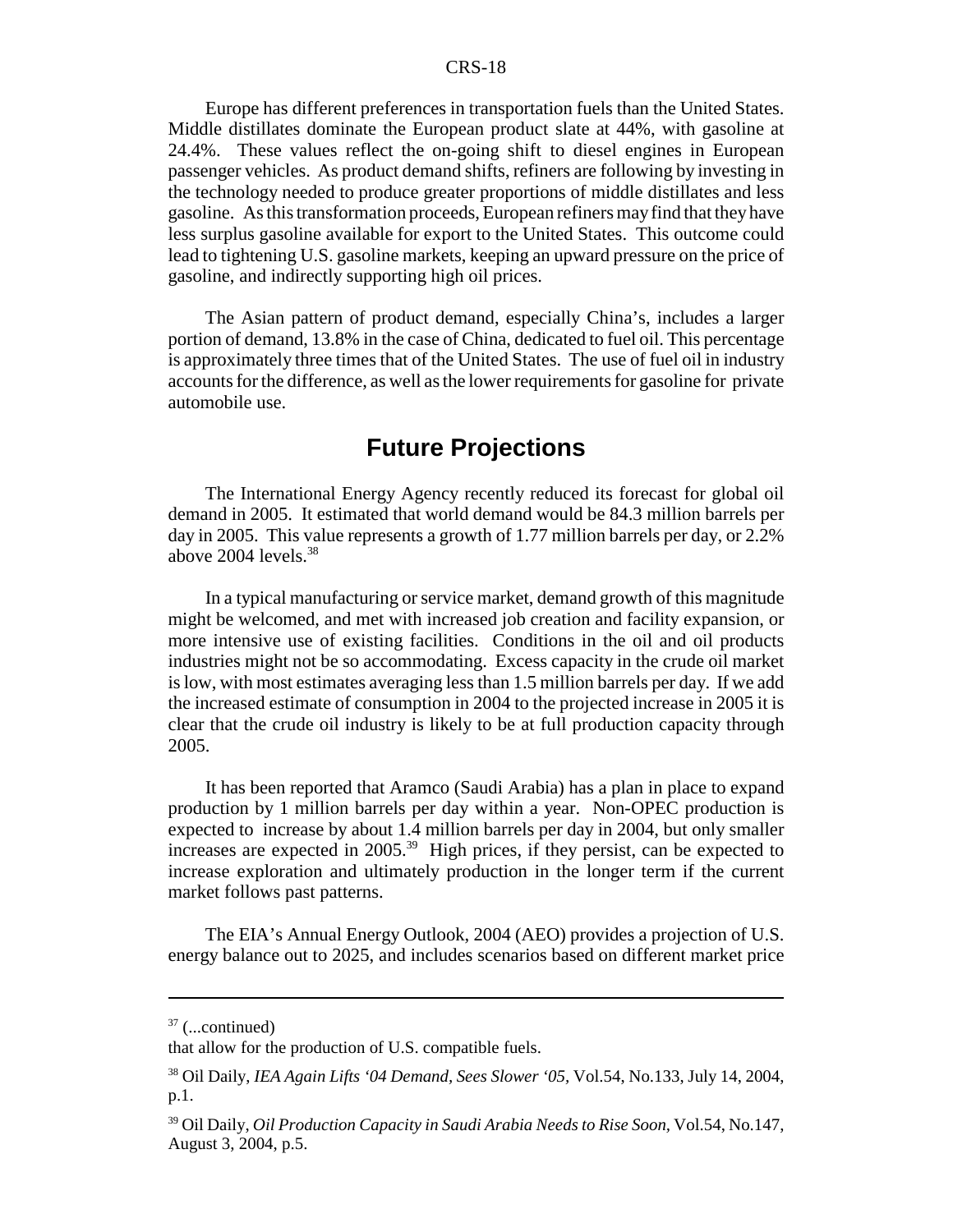assumptions. Price is taken to be an assumption, rather than a predicted value, because it is assumed to be determined on the world market. For the base case, the AEO assumes a crude oil price of \$23.61 per barrel in 2010 and \$26.71 per barrel in 2025. For the high price case, AEO assumes a price of \$32.80 per barrel in 2010 and \$34.90 per barrel in  $2025<sup>40</sup>$  If the factors that are influencing the current market continue in the future, it may be that even the high price case assumptions are too low.

# **Conclusions**

The world oil market, as a result of the convergence of a number of factors, has experienced significant tightness since the end of 2003, continuing through 2004 and the first half of 2005. Some of the factors influencing the market might be temporary, some may be cyclical, and others may possibly be permanent. While the high prices that resulted from the tight balance between oil demand and supply caused increased energy expenditures for consumers, business, and industry, it also led to higher incomes for energy producers. It is possible that the economy as a whole might experience macroeconomic effects, not only from the high oil prices themselves, but as a result of the monetary and fiscal policy responses that might be taken if the high prices persist and are determined to constitute inflation.

Although it has been under pressure in 2003, 2004, and into 2005, the oil market has shown that the market process is functioning. The factors discussed in this paper that affected oil and gasoline demand as well as the supply response of OPEC and other producers caused prices to rise, but there has been little, or no, evidence of physical shortage or supply disruption.

Effective policies to mitigate high oil prices are difficult to define at the national level. The price of oil is determined on a world market. It is unlikely that any consuming nation can insulate itself from the forces driving the world market. For example, if a nation decided to reduce or eliminate its direct dependence on the Persian Gulf, it might succeed in doing that by buying oil from other nations. However, this would reduce the total amount of non-Persian Gulf oil available to other nations, increasing their dependence on the region and leaving the level of world dependence unchanged. If political events in the Persian Gulf caused the price of oil to rise, that price increase would be transmitted to all oil produced around the world. It is not possible to isolate oneself from the world market, except perhaps by cutting domestic consumption to the level of domestic production.

The market in 2004 was likely affected by a "fear factor" premium on the price of oil, raising its price above that indicated by market fundamentals. Some estimates of the "fear factor" run as high as \$15 per barrel, while others rate it at only a few dollars, or nothing at all.<sup>41</sup> The threat of supply disruption due to potential terrorism or political instability appears to be the source of this price factor. An important

<sup>40</sup> These prices are expressed in 2002 dollars to control for inflation.

<sup>41</sup> Oil Daily, *Analysts Weigh Impact of Fear Factor in Oil Price,* Vol. 54, No. 151, August 9, 2004. p.1.